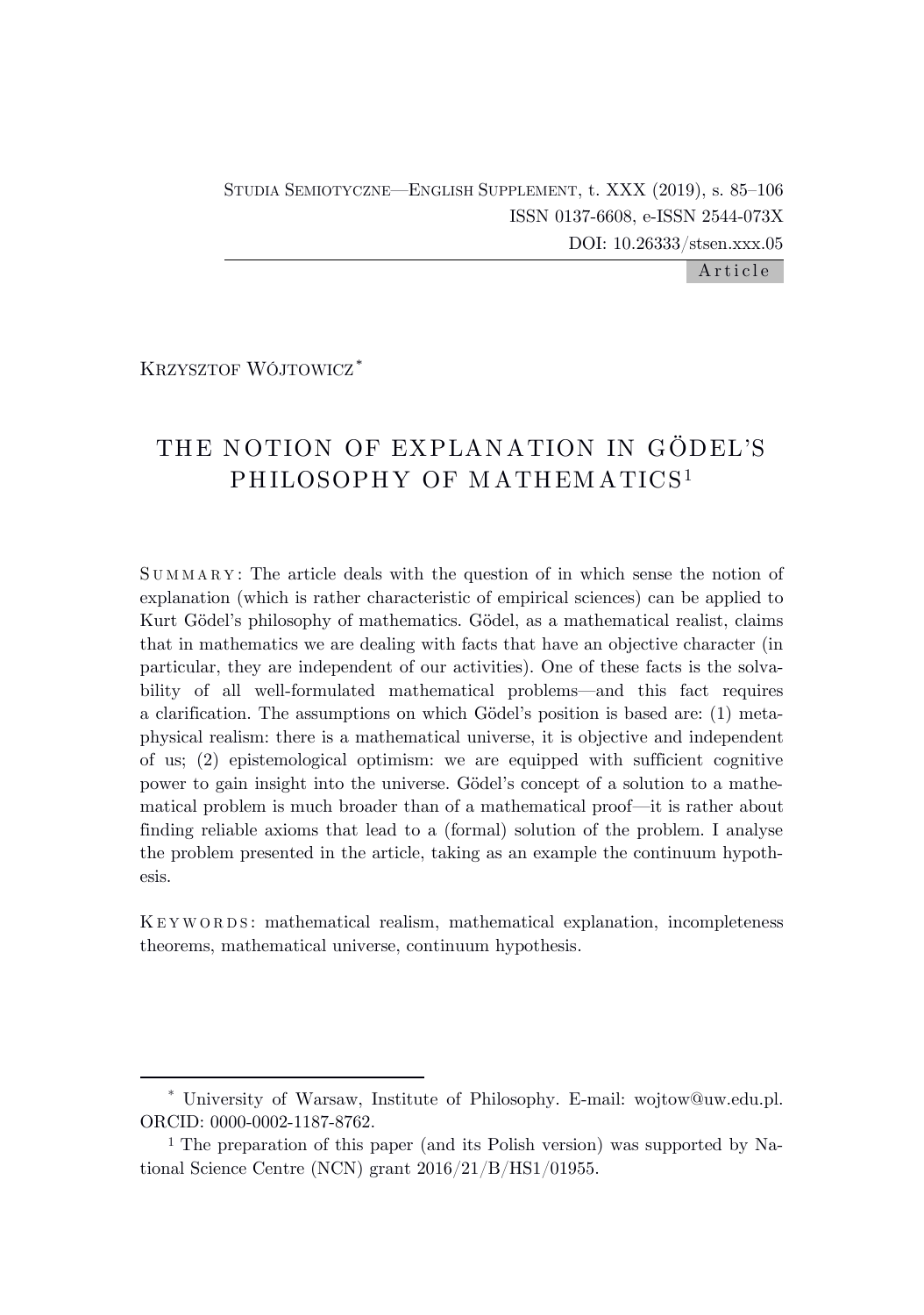One of the theses put forward by Gödel is that about the solvability of all well-formulated mathematical problems. From the point of view of experience in the field of "everyday" mathematics (including school mathematics), this thesis seems obvious: every task can be solved, even very difficult open problems eventually give way to the pressure of the efforts of generations of mathematicians. However, Gödel is the author of the theorem that for each (reasonable) theory *T*, there are propositions that are undecidable in this theory. How can we reconcile this result with his thesis on the universal solvability of problems? In order to answer this question, a certain explication of the concept of solving a mathematical problem is necessary. Then it will be possible to analyse the thesis, according to which every problem would be solvable. How to explain it and what explanation for this state of affairs is given by Gödel? I think that using the category of explanation here is justifiable. It is more and more often discussed in relation to mathematics—here it will have some specificity, but I think that its use will shed new light on the issue.

The article has the following structure:

- 1. Gödel's philosophy of mathematics.
- 2. The problem of explanation in mathematics.
- 3. The example of the continuum hypothesis.
- 4. Summary.

In part 1, I point to the basic elements of Gödel's philosophical worldview. The presentation is of course—necessarily—brief. In Part 2, I formulate the basic questions posed in the debate, I also briefly mention the problem of mathematical explanations in the natural sciences—and I formulate the title question/s. Part 3 is devoted to the analysis of the issue on the basis of a standard and well-known example—namely the continuum hypothesis. The article ends with a short summary.

# 1. GÖDEL'S PHILOSOPHY OF M ATHEM ATICS<sup>2</sup>

Gödel was in a way, a model mathematical Platonist. In his opinion, there is an objective, mathematical universe independent of us, which is

<sup>2</sup> This is a very brief and sketchy presentation. A detailed analysis of Gödel's philosophical position is contained, for example, in the works of Krajewski (2003) and Wójtowicz (2002).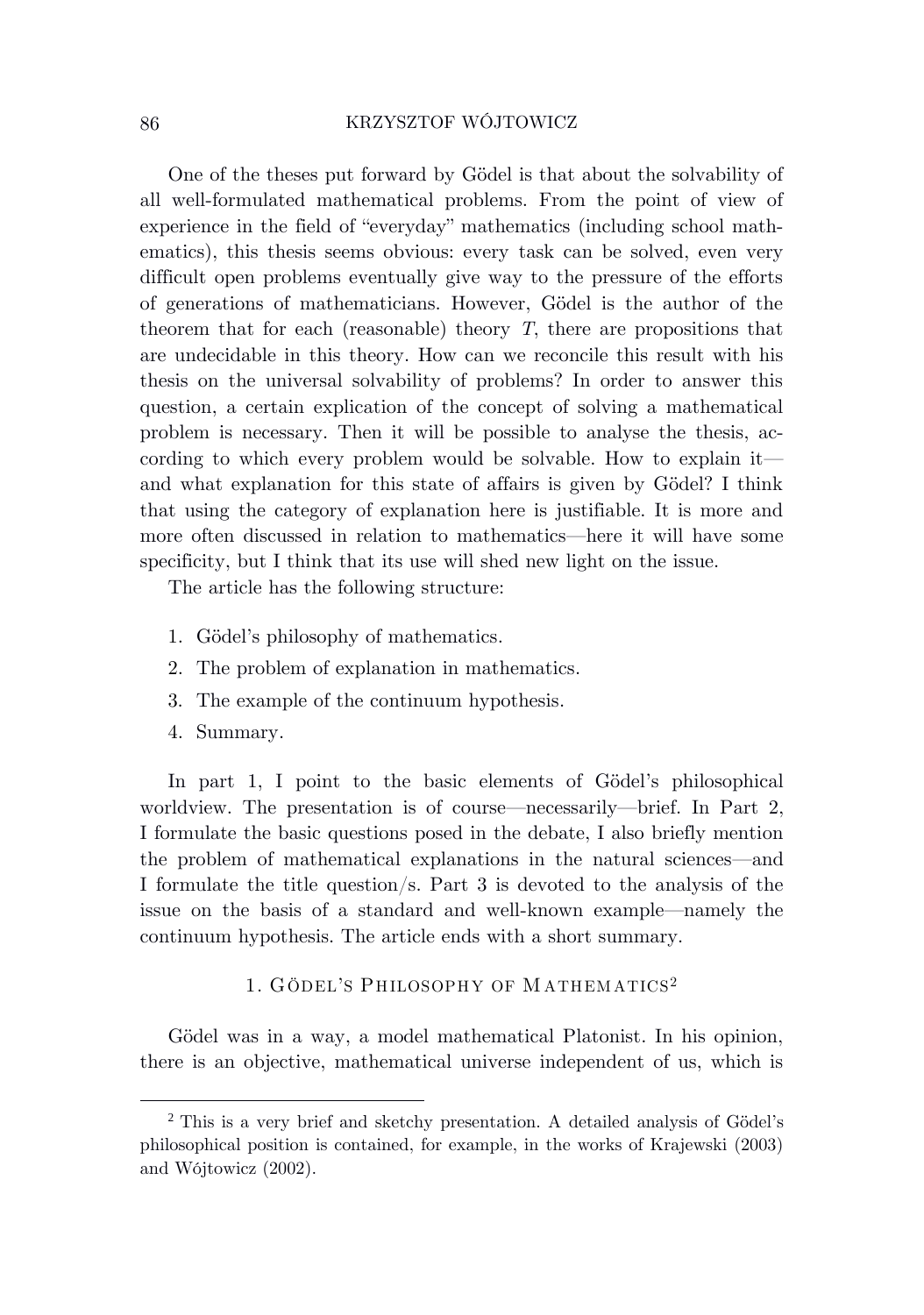described (although, of course, in an imperfect way) through mathematical theories—and to which we have cognitive access through a kind of intuition. <sup>3</sup> Gödel focused on set theory, and his philosophical analyses often refer to it. <sup>4</sup> Gödel's views on the nature of mathematics naturally combine with a broader vision regarding the role and nature of philosophy. Gödel stressed the importance of fundamental analyses, in particular, analyses of the meaning of basic metaphysical concepts. He even hoped that he could describe these terms in an axiomatized way. 5 It is worth emphasizing his clear opposition to the dominant neo-positivist vision of mathematics (and philosophy, in particular metaphysics). Gödel even argued that the "spirit of the times" (*Zeitgeist*) is not in favour of his views that metaphysical considerations are meaningful and that mathematics is not the syntax of the language of science, but expresses objective truths. Conventionalism is not a good explanation for the nature of mathematics; conventions are, of course, present in mathematics, but they are not arbitrary, but—freely speaking—they convey the essence of concepts and express objective truths. 6

<sup>5</sup> Gödel's proofs for the existence of God can be considered an attempt at this type of precision. Wang talks about the conversation between Gödel and Carnap on the 13th of September, 1940 (1987, p. 217), the subject of which was metaphysics, in particular the creation of a coherent metaphysical doctrine based on the notions of God and the soul as primitive. In Carnap's opinion, such a theory would have a mythological character, whereas Gödel's position is completely different. He claims that such a theory could be no less sensible than theoretical physics, which cannot be expressed in purely observational terms.

<sup>6</sup> The discussion of "syntactic interpretation" is devoted, for example, to the work in which Gödel writes: "in whatever manner the syntactic rules are formu-

<sup>&</sup>lt;sup>3</sup> "Despite their remoteness from sense experience, we do have something like a perception also of the objects of set theory, as is seen from the fact that the axioms force themselves upon us as being true. I don't see any reason why we should have less confidence in this kind of perception, i.e., in mathematical intuition, than in sense perception, which induces us to build up physical theories and to expect that future sense perceptions will agree with them, and, moreover, to believe that a question not decidable now has meaning and may be decided in the future" (Gödel, 1964, pp. 120–121).

<sup>4</sup> Gödel's philosophical worldview was clearly reflected in his methodological decisions regarding how (by which methods) mathematics can be practised. Gödel declared that the belief in the existence of an objective mathematical world constituted the motivation for the free use of non-constructive methods based on strong assumptions about the existence of objects of a certain type.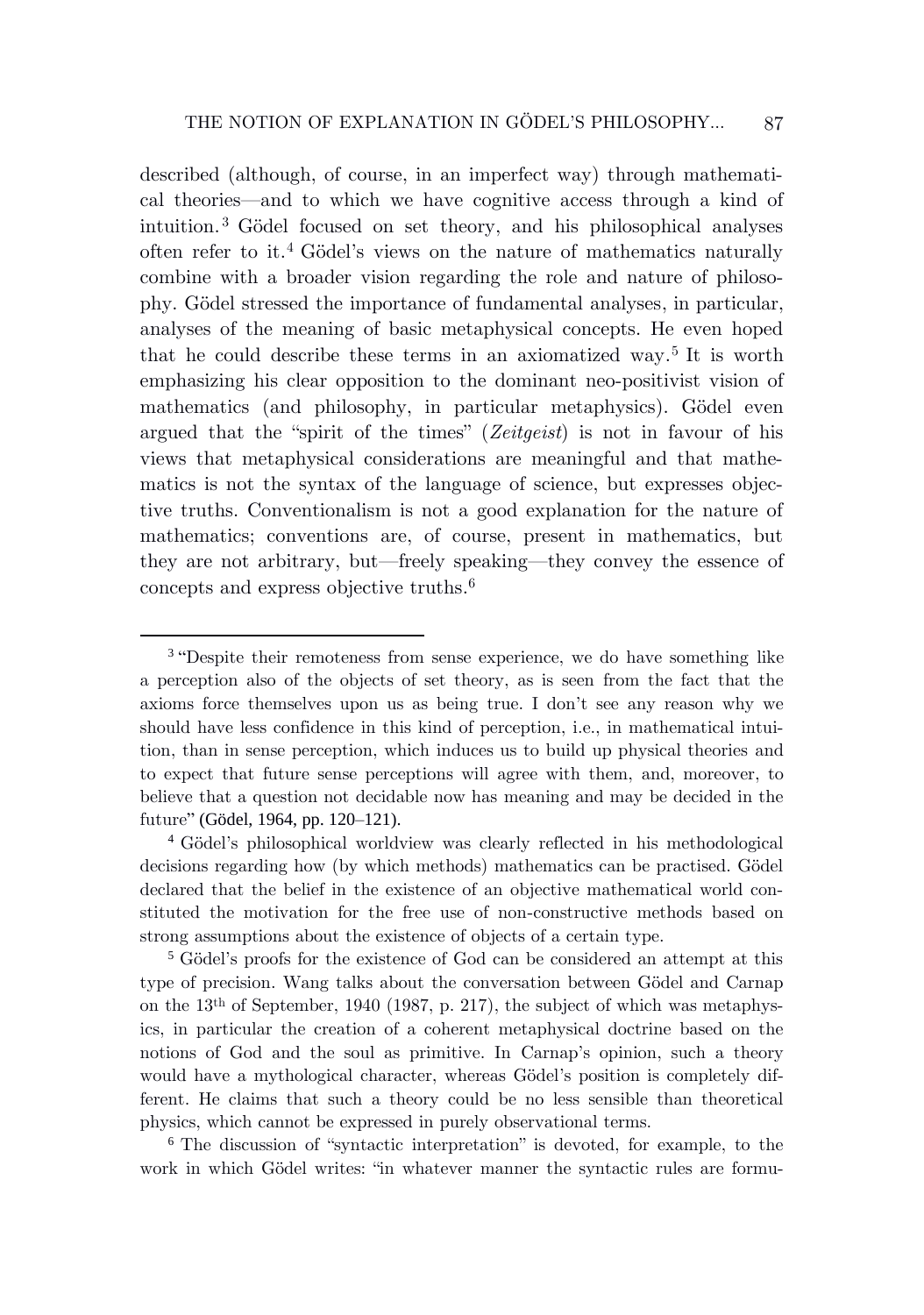Sometimes Gödel's position is presented as an expression of some kind of dogmatism—through a certain type of "act of faith" we postulate the existence of a mathematical universe to which mathematical propositions refer. Such a position would resemble the "working hypothesis" of many mathematicians—those who to the eternal question of whether mathematics is discovered or created, answer discovered (which is consistent with the position of realism, and can even be interpreted as one formulation of the realistic position). It would be an expression of a certain type of natural ontological position of a mathematician—but without any further justification. <sup>7</sup> However, Gödel did not accept this position in a dogmatic or non-reflective manner. It is worth noting a quite unusual—considering the conception of Gödel—and probably little-known quotation: "Our axioms, if interpreted as meaningful statements, necessarily presuppose a kind of Platonism, which cannot satisfy any critical mind" (Gödel, 1933, p. 50). We do not find such sceptical statements very much, but they document the fact that Gödel was aware that accepting a realistic position requires justification (and, of course, more precision—because realism can take many different forms). This may testify to a certain evolution of Gödel's views. He writes very clearly about this:

Some body of unconditional mathematical truth must be ackhnowledged, because, even if mathematics is interpreted to be a hypothetical-deductive system, still the propositions which state that the axioms imply the theorems must be unconditionally true. The field of unconditional mathemati-

lated, the power and usefulness of the mathematics resulting is proportional to the power of mathematical intuition necessary for their proof of admissibility. [...] it is clear that mathematical intuition cannot be replaced by conventions, but only by conventions plus mathematical intuition" (Gödel, 1953/9, p. 358).

<sup>7</sup> "However, when I do mathematics, I have a subjective feeling that there is a real world to discover: the world of mathematics. This world is much more imperishable for me, immutable and real than the facts of physical reality" (L. Bers, in: [Hammond, 1978, p. 19]). Hardy: "Personally, I always considered the mathematician in the first place as an observer, a man who observes a distant mountain range and notes his observations. His task is to clearly identify and describe to others as many peaks as possible" (Hardy, 1929, p. 18). Cantor talked about himself as a rapporteur for the results of his research. The conviction that the world of mathematical entities exists objectively—and we only discover it connects all these mathematicians. Of course, I'm not saying that this position is the only one—or even that it is the dominant position among mathematicians, but that is a separate issue.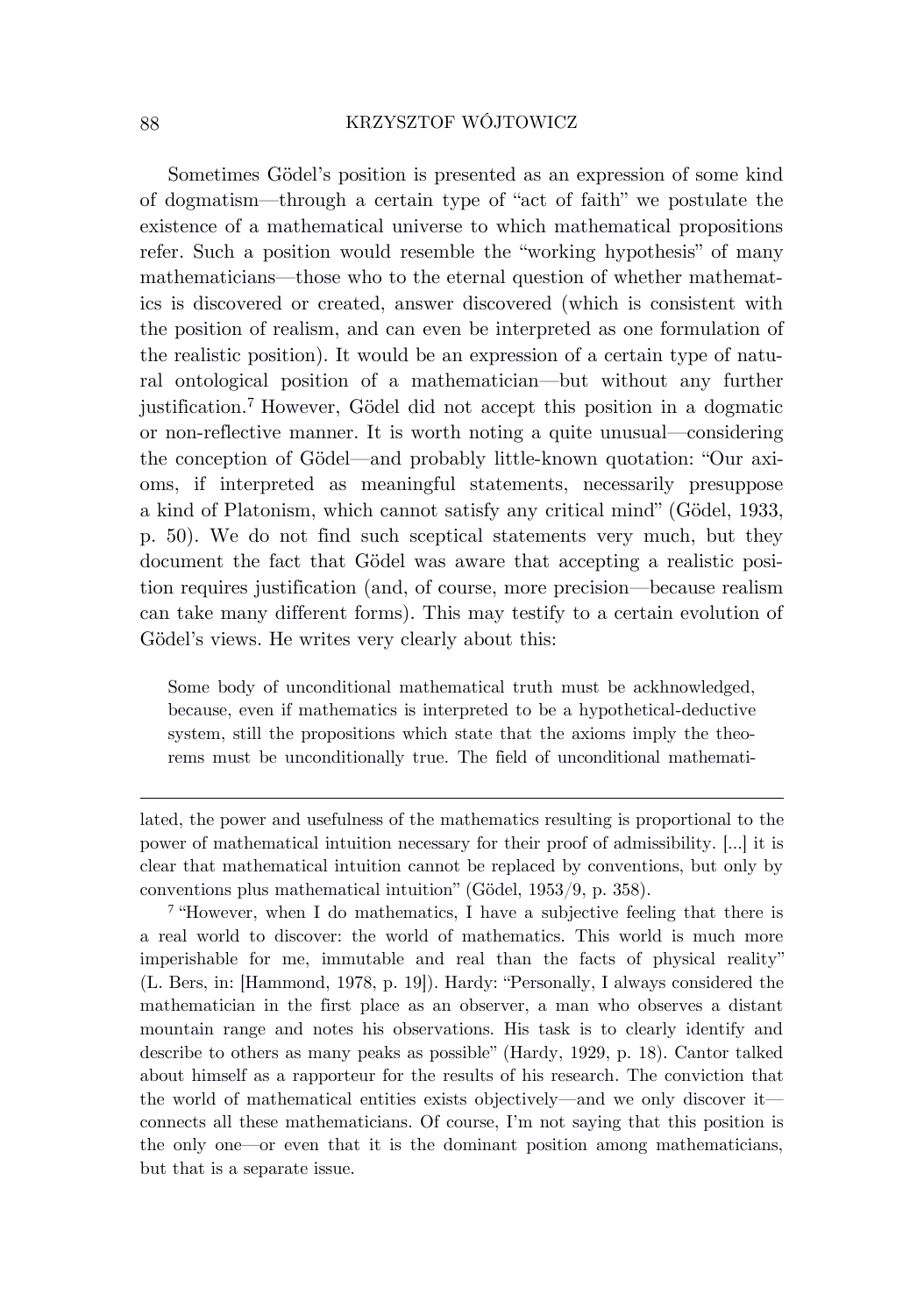cal truths is delimited very differently by different mathematicians. At least eight standpoints can be distinguished. […]: (1) classical mathematics in the broad sense (i.e. set theory included), (2) classical mathematics in a strict sense, (3) semi-intuitionism, (4) intuitionism, (5) constructivism, (6) finitism, (7) restricted finitism, (8) implicationism. (Gödel, 1953/9, p. 346)

Gödel's argumentative strategy consists in adopting a weak version of realism as an initial assumption—and then a gradual strengthening of the position by indicating the relevant arguments. Number theory is a natural choice for this initial assumption because it is fundamental in mathematics—and widely known. Number theoretic propositions seem to express objective content. <sup>8</sup> The assumption that number-theoretic propositions have an objective character seems to be relatively uncontroversial. This is clearly stated in the following quote:

Logic and mathematics—like physics—are based on axioms that have real content […]. That such real content exists is evident through the study of number theory. We come across facts that are independent of any conventions. These facts must have content, because the consistency of number theory cannot be based on trivial facts. […] There is a weak form of Platonism that no one can deny. […] When we compare the Goldbach hypothesis with the continuum hypothesis, we are more convinced that the first of them must be true or false. (Gödel's statement in: Wang, 1996, pp. 211– 212)

This opinion is significant in the context of Gödel's first and second theorems, according to which Peano arithmetic (PA) is imcomplete and its own consistency cannot be proved. Gödel's sentence (constructed in the proof) expresses—freely speaking—its own unprovability. We perceive it as true, but of course this is already due to a semantic analysis, going beyond the formal PA arithmetic. According to Gödel, such argumentation is fully legitimate (although it is not formalizable in PA). The source of mathematical knowledge is the analysis of concepts. It is based on the specific cognitive ability of our mind, i.e. mathematical intuition. This leads us to ever stronger theories, which we have the right to give realistic interpretations.

<sup>&</sup>lt;sup>8</sup> It seems relatively natural to recognize that the truths of number theory have a "hard" character, that they are not just a matter of convention. The thesis that there exist n! permutations of the n-element set seems to be objective—and not the result of a purely conventional assumption.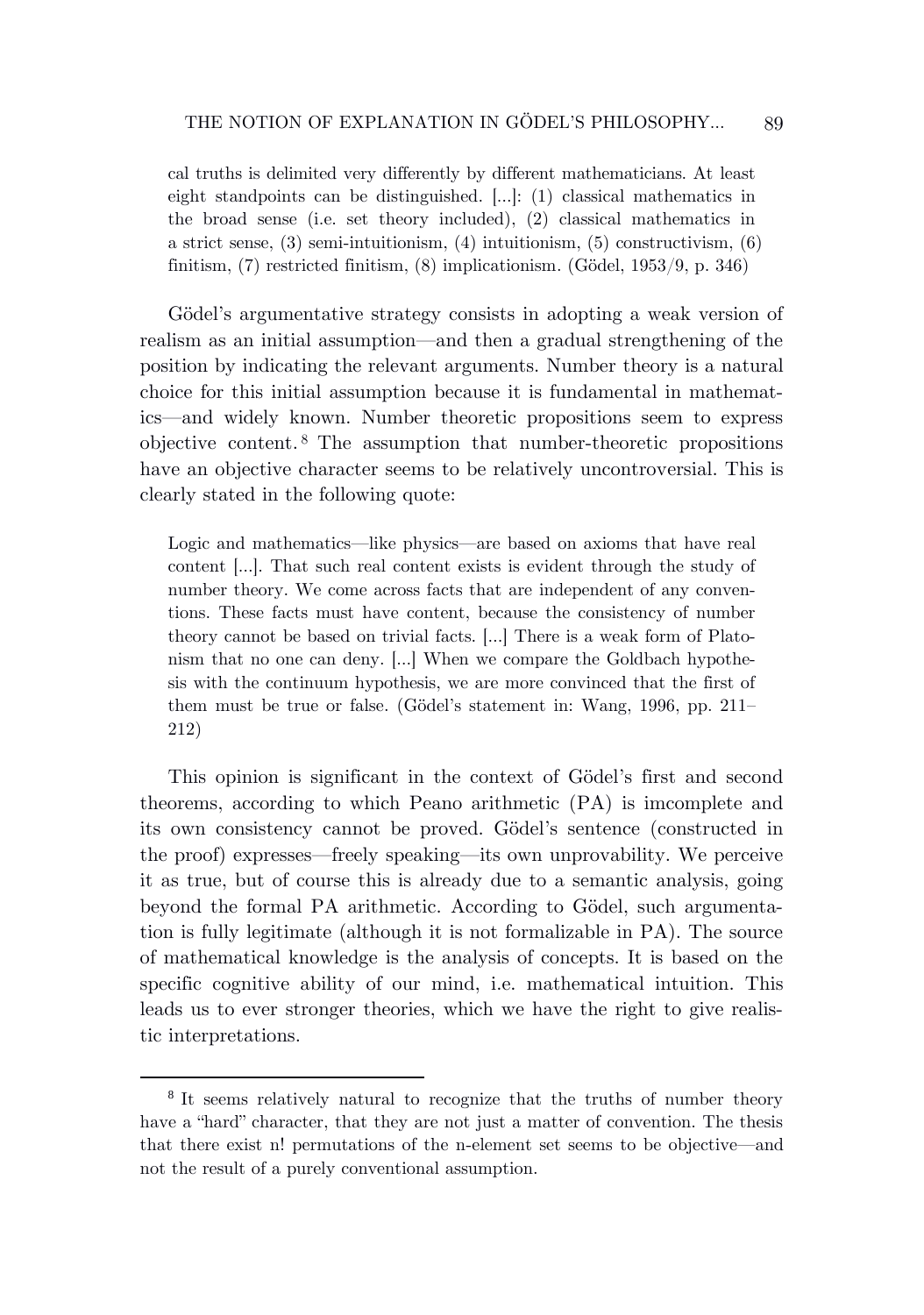#### 2. PROBLEMS OF EXPLANATION IN MATHEMATICS

The problem of mathematical explanation is found in (at least) two areas: (i) mathematical explanations in natural sciences; (ii) explanations inside mathematics. Here, I focus exclusively on the issue of (ii). Probably the most natural version of this issue is the question about the explanatory nature of mathematical proofs: can (should?) mathematical proof play an explanatory role—and what does that mean? It is clear that the basic function of proofs is to convince (in accordance with the standards of mathematical argumentation) that a theorem is true. At the same time, the natural (but not strictly formal) question for a mathematician is one about deeper causes, about the whole "background of phenomena". Speaking freely, when analysing mathematical proofs, it is important not only how the individual inferential steps follow from each other, but "what's really going on here?". Using somewhat metaphorical language, it is about this subtle "game of mathematical concepts", which does not boil down to the fact that the next step of the proof results from the previous one. Understanding mathematical proof as a formal verification of facts (by examining formal dependencies) does not fully reflect the understanding of mathematical proof as a source of mathematical knowledge. Sometimes mathematicians speak in such a spirit:

Even when a proof has been mastered, there may be a feeling of dissatisfaction with it, though it may be strictly logical and convincing; […]. The reader may feel that something is missing. The argument may have been presented in such a way as to throw no light on the why and wherefore of the procedure or on the origin of the proof or why it succeeds. (Mordell, 1959, p. 11; citation based on: Mancosu, 2008, p. 142)

Similarly, Rota writes (in the context of computer evidence) that "[v]erification is proof, but verification may not give the reason" (Rota, 1997, p. 187). <sup>9</sup> The question about the explanatory role of mathematical proofs has a long history—as early as in Aristotle one can find a distinction corresponding, in today's terminology, to reasoning that only justifies

<sup>9</sup> There is no room for detailed analysis of the issue. I consider Rav's article (1999), in which the author analyses the role of proofs in mathematics, accentuating its central place, to be very interesting.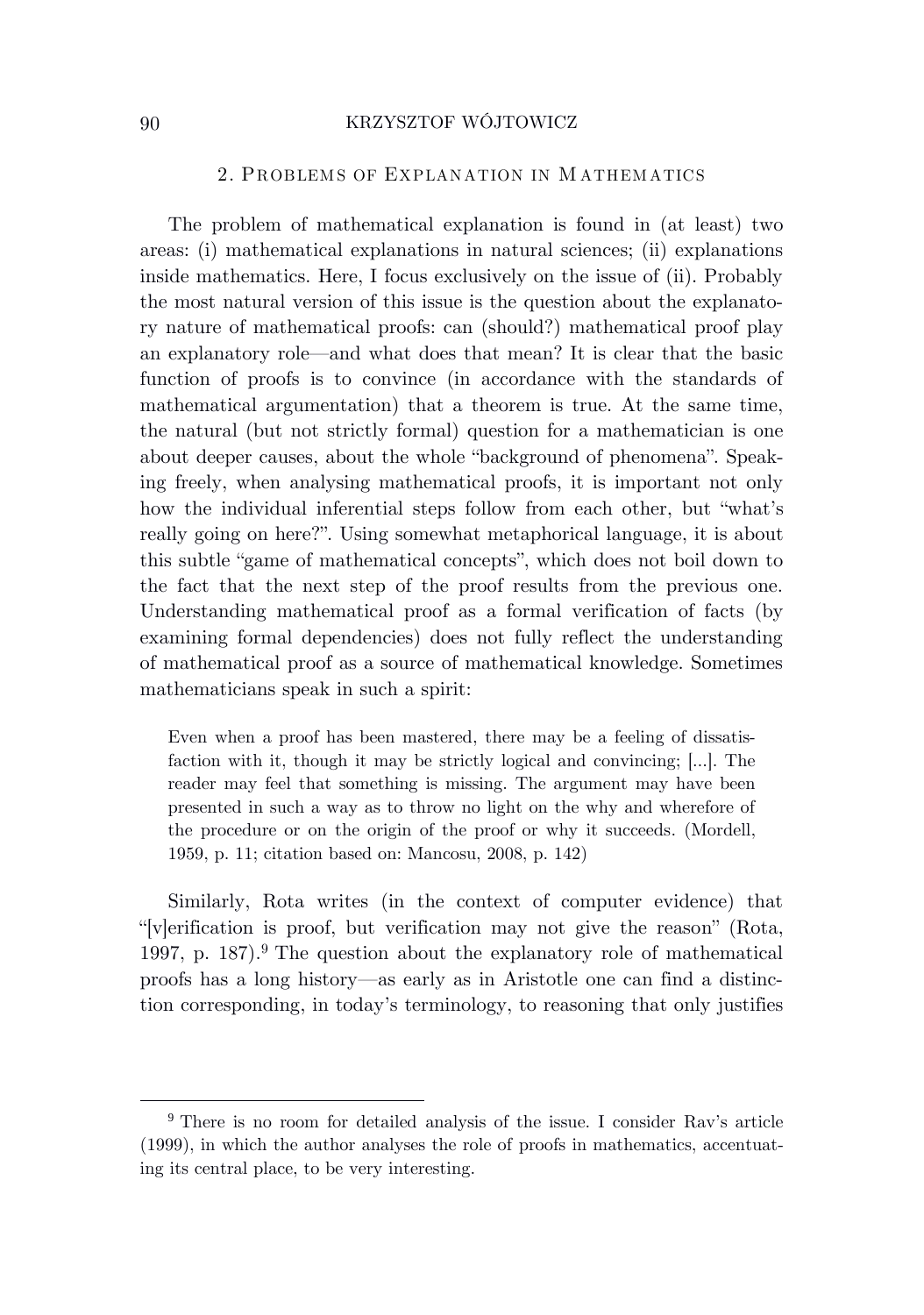a certain thesis and reasoning that explains the reasons. <sup>10</sup> Mathematicians themselves are obviously aware of the different nature and function of proofs. Mancosu (2018) gives an example of a monograph on algebraic geometry, which deals with various proof methods, and in which the author rejects the so-called the transfer method (despite its effectiveness), indicating that it allows to give a logical proof of a certain result, but does not explain it.<sup>11</sup> The discussion about explanations in mathematics is lively—there are many detailed analyses regarding individual theorems, the links between the problem of explanation and the (quite elusive but important) concept of depth in mathematics, <sup>12</sup> aesthetic issues, or the problem of purity of proofs (i.e. using methods limited to a given field e.g. purely geometric methods in proofs of geometry theorems or combinatorial methods in combinatorial proofs). However, there is still no good general answer to the question of what is the real source of explanatory power of mathematical proofs.

The problem of explanation may also have a broader character—and may relate not only to the proofs, but even to broader classes of issues. The question "why is squaring the circle impossible?" has a slightly broader dimension: the answer can be found outside of geometry, in Galois's theory. Therefore, it is no longer a question of the proof only, but also or giving a proper interpretation of one theory in another. Similarly, you can ask questions about the nature of concepts which are fundamental for a given theory, about the most natural formulations (definitions), etc. This is a very broad issue and will not be addressed here.

This problem of explanation (or maybe: a series of problems) concerns explanations inside mathematics. However, the subject of analysis in this article is a question that is not mathematical *par excellence*—rather philosophical or methodological. The general question about why every mathematical problem is solvable has a completely different character to the very specific question, for example, why every differentiable function is continuous, or why squaring a circle or triscecting an angle is not possible.

<sup>10</sup> See, for example, Mancosu (2018), where the reader will find a detailed description of the problem of mathematical explanations (both in physics and in mathematics itself) together with a comprehensive and up-to-date bibliography. I thank one of the reviewers for drawing my attention to this.

<sup>11</sup> This monograph is Brumfiel (1979). In another work (Hafner & Mancosu, 2008), the authors analyse this example in the context of Kitcher's explanation theory.

<sup>12</sup> See special issue *23*(2) *Philosophia Mathematica* (2015).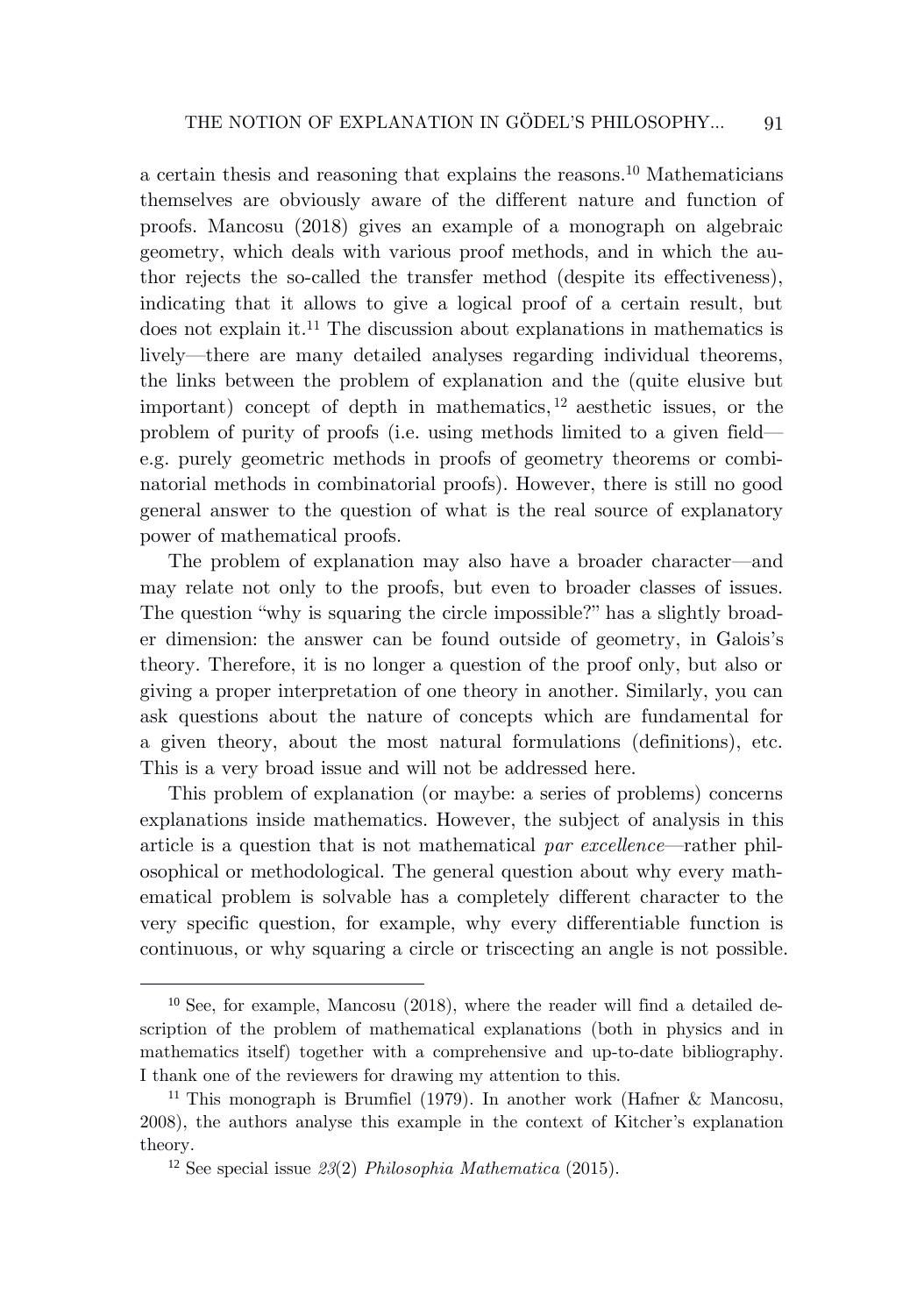In these cases, we primarily ask about the proof, or possibly its analysis and commentary (explanation): what "resources" we use, what assumptions are necessary (and what role do they play in the proof), which set of concepts we refer to, what is the "conceptual environment"? Ultimately, therefore, often the answer can be reduced to analysing some specific proof. On the other hand, it is difficult to expect a similar analysis of a philosophical thesis—especially in the context of the fact that the Gödel's first theorem seems to contradict this thesis at first glance.

However, in the context of Gödel's philosophy of mathematics, I consider using the concept of explanation in this context to be legitimate. The concept of solving a mathematical problem—according to Gödel exceeds the notion of formal proof. It should be remembered that Gödel considered technical and philosophical issues to be intimately connected. 13 It is worth recalling that Gödel believed that philosophical considerations could be given a clear form and that (after sufficiently good clarification of the concepts) philosophical discussion reaches the level of precision which is typical for mathematics (Gödel, 1951, p. 322). In such an optimistic spirit, one can interpret his statement that the design of Leibniz's *characteristica universalis* was not a pure utopia (Gödel, 1944, p. 101). At the same time, he admitted that this is a matter for the future and that, for the time being, philosophy has not reached a sufficient degree of development (Gödel, 1951, p. 311). He himself admitted that he did not give his analyses a sufficiently precise form.

We talk about explanation in a natural way when we are dealing with a phenomenon that we want to describe, understand or just explain. Usually (and certainly often) this phenomenon is something external, it is not a convention, for example physical phenomena are given to us, we are confronted with them. Will a similar approach be appropriate for mathematics, which seems to be our creation, though? In the context of Gödel's realistic position, such an approach is natural: mathematics is somewhat independent of us, it has an objective character. So it is not surprising that we are confronted with objective facts—also concerning mathematics. We want to explain these facts. An example of such a fact is the solvability of problems. Answering the question: "Why is every well-formulated mathematical problem solvable?" is associated with the need to clarify

<sup>&</sup>lt;sup>13</sup> The creator of set theory, Cantor, argued that mathematical and philosophical problems cannot be separated—and that set theory would give a theological interpretation (e.g., Murawski, 1984; Purkert, 1989).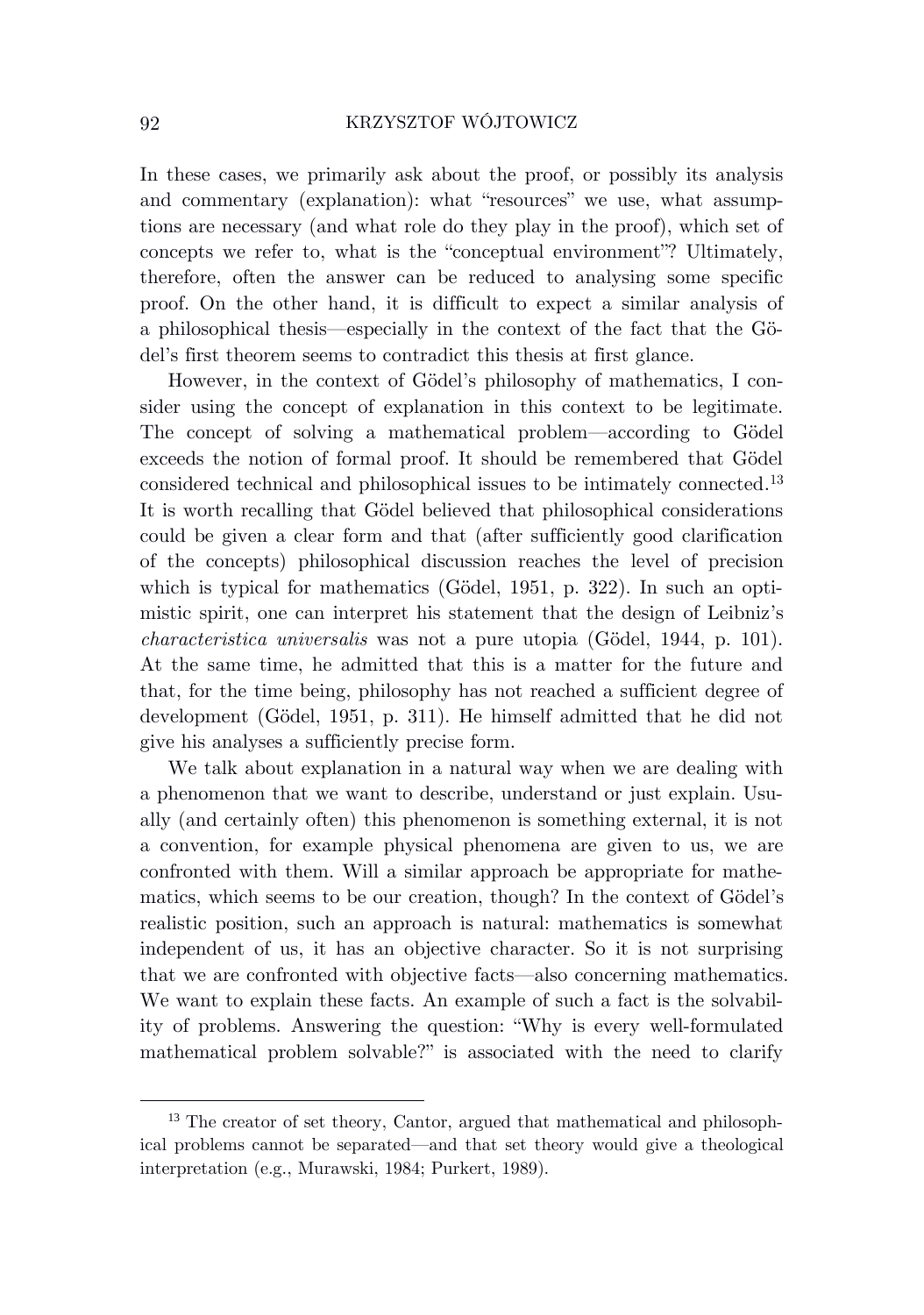how to understand the concept of solvability (solution) of a mathematical problem. This issue can be "invalidated" by reducing it to a king of tautological statement: the problem is well-formulated exactly when it is solvable (even if we do not know this solution, or even—potentially—we will never know it). And here the discussion ends. However, I believe that would not be the right attitude to the matter. The concepts of "wellformulated problem" and "solution to the problem" are not easily reducible to each other—the history of mathematics shows clearly that it would be an over-simplification.

The concept of solving a mathematical problem from the point of view of ordinary, everyday mathematics has obvious meaning: to "solve the problem" is simply to provide the appropriate proof, using standard means. Probably for 99.9% of problems encountered by a mathematician in practice, this is what is meant by a solution. However, the situation becomes more complicated when we reach problems which are undecidable within standard mathematics. The question arises what standard mathematics is. The view that standard mathematics can be reconstructed in ZFC set theory (i.e. Zermelo-Fraenkel set theory with the axiom of choice)—and it is the ZFC that sets the framework of the "mathematical standard"—is quite common in the philosophy and foundations of mathematics. This point of view is very clearly visible in Gödel himself.

It has been known from the moment of proving Gödel's first theorem that ZFC is an incomplete theory, and the first example of an independent proposition with a clear mathematical content is the continuum hypothesis. <sup>14</sup> It is obvious, therefore, that the concept of solving a mathematical problem must have a different meaning to "deciding it within ZFC"—otherwise Gödel's thesis would be clearly and obviously false.

Gödel's position is worth considering in the context of Hilbert's programme and Hilbert's mathematical worldview. Hilbert was undoubtedly a cognitive optimist—he argued that there is no *ignorabimus* in mathematics and that any well-formulated mathematical problem can be

<sup>14</sup> Gödel's theorems talk about the existence of independent propositions, but the construction of Gödel's sentence does not lead to propositions with a natural mathematical content. CH is such a natural sentence which is independent of ZFC—and this is a very important result. It is worth adding that the first independent propositions from PA with a clear combinatorial content were given only in the 1970s (Paris & Harrington, 1977).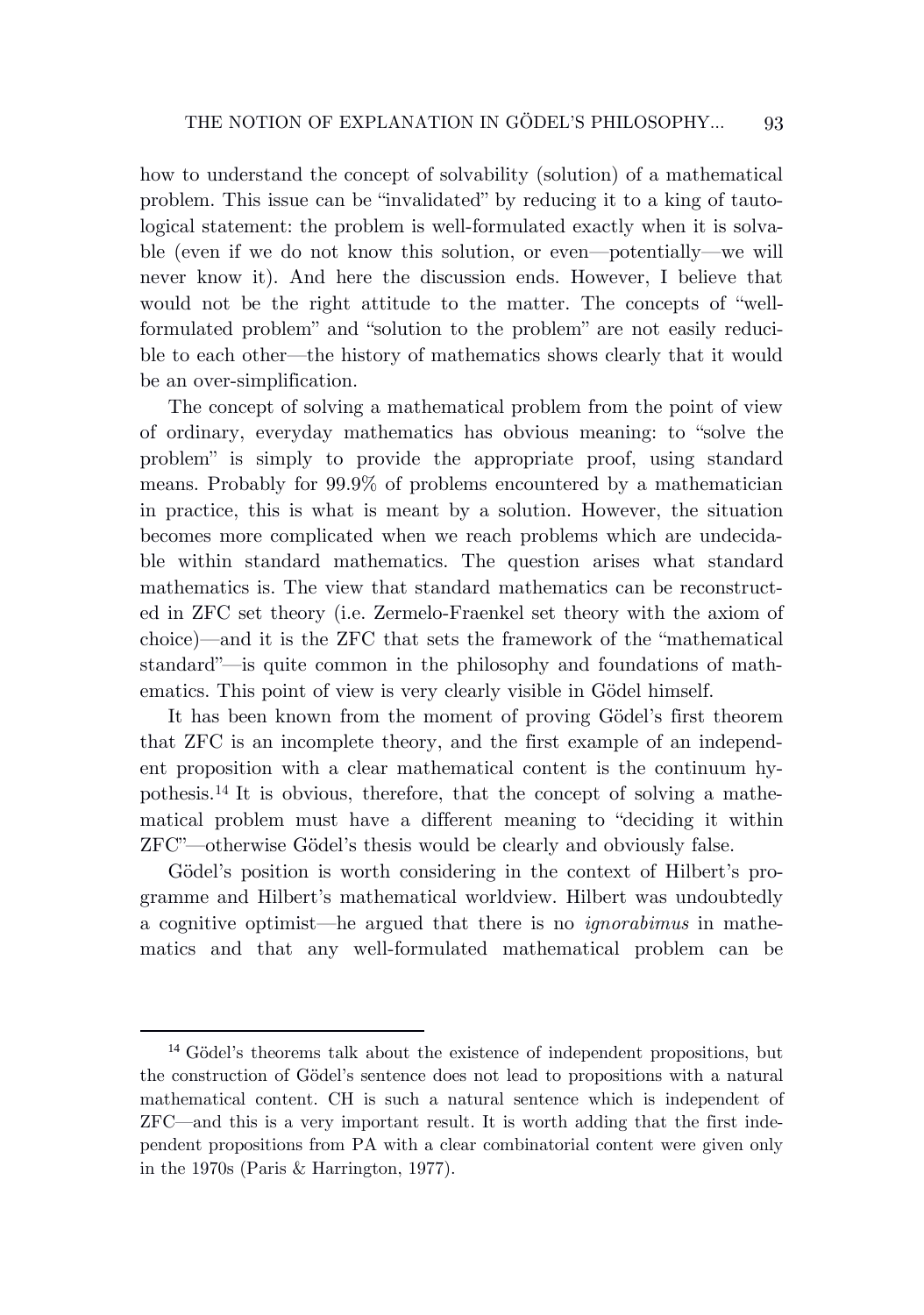solved. <sup>15</sup> Hilbert's programme can also be seen as an expression of this optimism: he hoped to find a safe foundation for mathematics—which would also be strong enough to solve (all) well-formulated problems. Tools for this are to be provided by proof theory . Hilbert was, therefore, convinced that any mathematical problem could be solved in a literal sense (probably closest to the colloquial meaning).<sup>16</sup>

A common assertion in the literature is that Gödel's theorems dealt a fatal blow to Hilbert's programme. This is a suggestive statement, but probably Gödel would not agree with it himself, in any case not entirely. In his unpublished notes, he notes that interpreting finitist mathematics as a purely formal system leads to a dilemma (Gödel, 193?, p. 164). We can, therefore, say:

- (i) that not every mathematical problem is solvable;
- (ii) that the syntactic approach to proof does not constitute a proper representation of our concept of proof as something that is the source of our certainty and allows the solving of mathematical problems.

<sup>15</sup> The French physiologist, Emil du Bois-Reymond, in 1872, formulated the thesis of *ignorabimus*, according to which science is burdened with internal limitations, and so there must be problems impossible to solve. His brother was Paul du Bois-Reymond (an eminent mathematician) who considered this thesis also justified in relation to mathematics (McCarty, 2004). This brings Kant's attention to the questions agonising people's minds, which "one cannot suppress, because he is asked it by his own nature, but which he cannot answer because they outweigh all his potency" (Kant, 1957, p. 7).

<sup>16</sup> Slightly simplifying, it can be said that up to the turn of the 19th and 20th centuries there was no concept of formal proof, and mathematical proofs had speaking freely—a semantic character. Only with the development of formal logic was it possible to formulate the concept of "formal proof" as a specific set of operations with a formal character (although beliefs of this type—in a yet undefined form—were already present in mathematics). A paradigmatic example, which very clearly shows the discrepancy between the traditional (semantic) and formal concept of proof, is geometry, which was formalized by Hilbert in *Grundlagen der Geometrie*. The formalistic point of view on geometric proofs obviously assumes that there is some established formal system in which these proofs are reconstructed and that this system encompasses all truths (or "truths"). There is no room for intuitive argumentation—for example Hahn was very radical against the concept of intuition.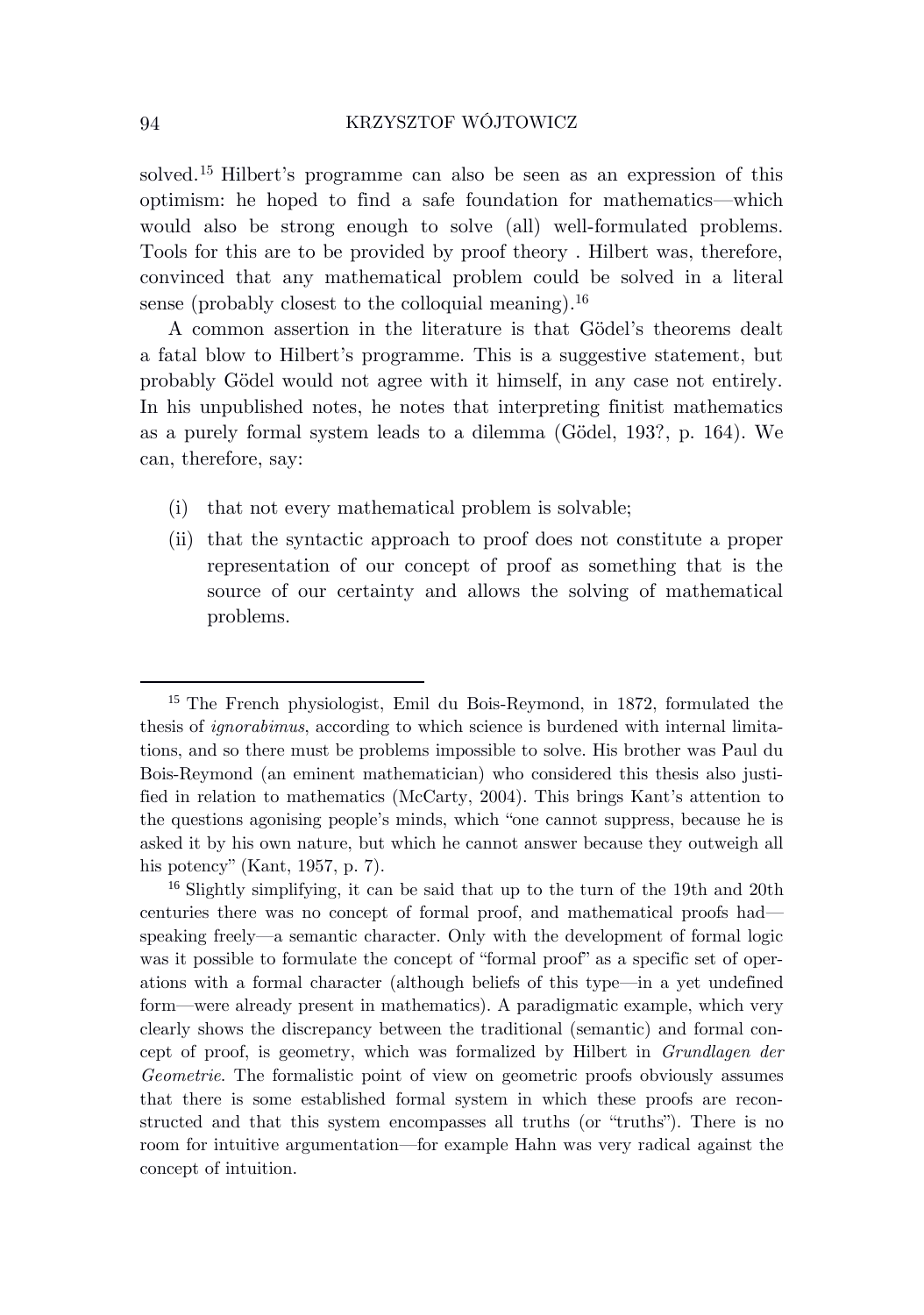Gödel points to the fact that

number-theoretic questions which are undecidable in a given formalism are always decidable by evident inferences not expressible in the given formalism. As to the evidence of these new inferences, they turn out to be exactly as evident as those of the given formalism. So the result is rather that it is not possible to formalise mathematical evidence even in the domain of number theory, but the conviction about which Hilbert speaks remains entirely untouched (Gödel, 193?, p. 164)

thus advocating the second possibility. It can be said that, in his opinion, the syntactic interpretation leads to the loss of important aspects of the proof.

And just seeing this fact allows Gödel to remain a cognitive optimist with regard to mathematics. However, he interpreted the concept of "solution to a mathematical problem" in a radically different way from Hilbert. According to Gödel, convincing mathematical reasoning can be informal. <sup>17</sup> An example is the proposition constructed in the proof of Gödel's theorem: there is no doubt that the proposition "I am unprovable within PA" is perceived as true, although of course it is not provable within PA.

So, the notion of "resolving a mathematical problem" will be interpreted by Gödel in a very different way from Hilbert. It can be said that they interpret the term "mathematical knowledge" in a different way, or that they respond in a different way to the question "what does it mean to have mathematical knowledge?" From the point of view of the Hilbert programme, obtaining mathematical knowledge is possible thanks to the establishment of an unquestionable, finitary fragment of mathematics (and then by performing the appropriate theoretical reduction). For Gödel, the matter looks completely different—which is of course related to the incompleteness theorems. No formal theory (satisfying the relevant natural conditions) is a complete theory, and thus it will not be possible to solve all mathematical problems in one theory.) The process of obtain-

<sup>&</sup>lt;sup>17</sup> It is worth mentioning again that, according to Gödel, it will be possible to conduct a philosophical discussion with mathematical accuracy (the condition is a good explanation of concepts; Gödel, 1951, p. 322). Wang cites Gödel's opinion that a precise metaphysical doctrine will be formulated in the future. Its absence results from the erroneous way of practising philosophy (and theology) as well as the prevailing scientistic superstitions (Wang, 1987, p. 159).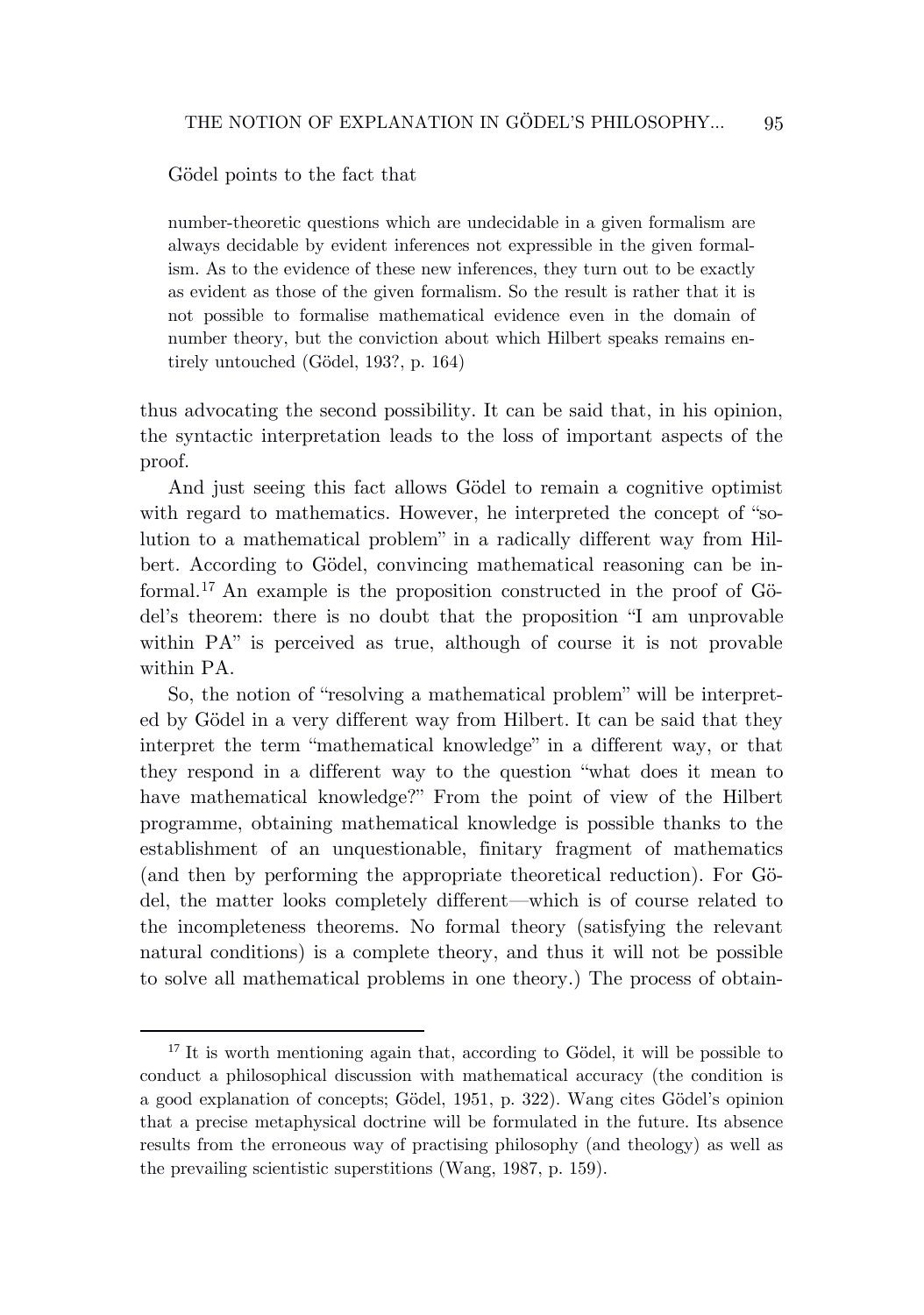ing mathematical knowledge goes beyond formal procedures, and mathematical argumentation is not reducible to the concept of "proof in theory *T*". The proofs that we know from mathematical practice, of course, are not formal in nature: rather, they consist of convincing arguments in which an intuitive understanding of mathematical concepts is inevitably present—not only formal transformations. A spectacular example is the proof of Fermat's theorem—it is hard to imagine what it would look like in a fully formalized version, but it certainly would not be readable for  $us.^{18}$ 

The central concept in Gödel's philosophy of mathematics is mathematical intuition—a kind of intellectual ability to recognize mathematical truths, that goes beyond the mechanical manipulation of symbols. In this context, it is worth mentioning the important work of Turing (1939). Turing draws attention to the fact (in the context of Gödel's results) that we are able to see the truth of unprovable statements in a given formalism. In his work, he analyses the problem of the whole system of increasingly stronger logics, in which it will be possible to solve ever-wider classes of mathematical problems—which can also be understood as a technical equivalent of Gödel's idea going beyond the given formal system. 19 Regardless of how we are going to understand the concept of mathematical intuition, there is no doubt that it cannot be mechanical—and thus cannot be "imitated" in the standard model of the Turing machine. However, it can be argued (e.g., Hodges, 2013) that the concept of the oracle, introduced by Turing, is the formal equivalent of cognitive activities that go beyond mechanical procedures. Turing does not analyse the nature of the oracle in more detail, limiting himself to the statement that it cannot be a machine. It can, therefore, be said that the informal, intuitive component of the activity of the mathematician has been "incorporated" into the technical definition here.

There is a tension here between what we would call a "mathematically convincing argument" and its formal paraphrase (or perhaps: its *explica-*

<sup>18</sup> An interesting example of a proof that is short, understandable and fully acceptable is given by Boolos (1987). This is a proof in second order logic—but the formalization of this proof in first order logic would be "astronomical" in length. The problem of formalizing this proof in Mizar is the subject of analyses in the work of Benzmüller and Brown (2007). I thank one of the reviewers for drawing my attention to this issue and for the bibliographic suggestions—as well as for suggestions regarding Turing's work.

<sup>&</sup>lt;sup>19</sup> In Marciszewski's essay (2018) this issue is discussed more comprehensively.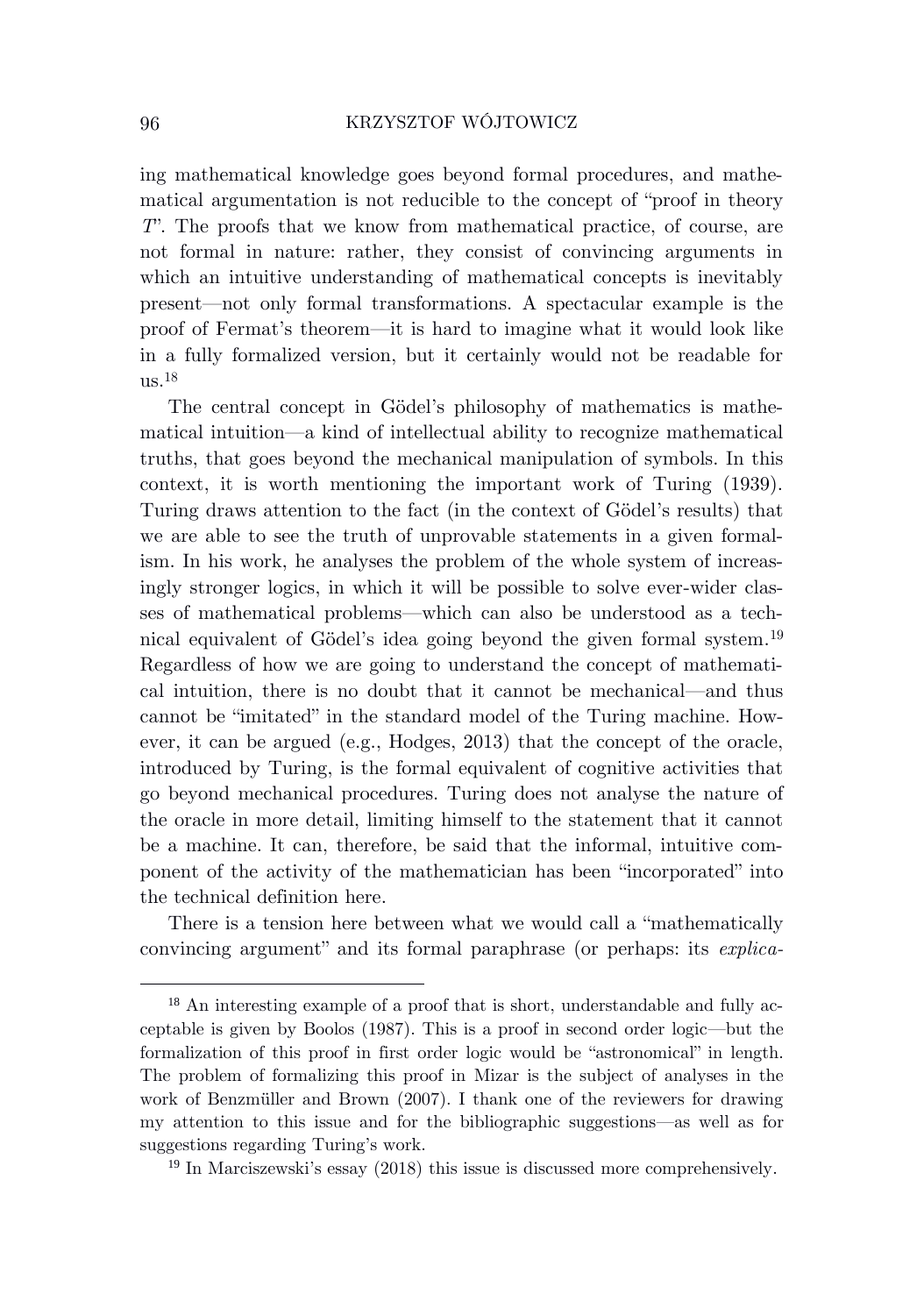*tum* in the form of the concept of formal proof). The formalistic position (in the wide sense) reduces the notion of a mathematically correct argument to the notion of a formal proof in the relevant theory *T*. However, Gödel's position is completely different—from his point of view, wellformulated mathematical problems are not problems that are solvable within some specific theory *T*. Rather—freely speaking—for each wellformulated mathematical problem one can formulate the relevant theory *T* that will solve it. And, of course, it is not a trivial claim that if we have a proposition  $\varphi$  independent of the theory *T*, then within the theory  $T + \varphi$  (i.e., *T* with  $\varphi$  added as a premise), this problem will be settled. The point is, of course, that it is possible to search for natural, mathematically justified theories *T\**, being extensions of *T*—and resolving our (previously) undecidable propositions.

It is worth mentioning the discussion between Gödel and Zermelo regarding, *inter alia*, the issue of solving mathematical problems. <sup>20</sup> In a letter to Gödel of 21st September, 1931, Zermelo opposes the thesis that any mathematical notion can be defined by means of a finite series of symbols—he calls this conviction a "finitist prejudice". He even claims that Gödel's results express an obvious fact: if only countably many sentences can be defined in a formal language, and there are uncountably many truths, then obviously there must be unprovable truths. It can be argued that Zermelo underestimated the importance of Gödel's results and did not fully understand the technical subtleties. Gödel responds to Zermelo's letter (in a letter dated 12.10.1931), explaining what the essence of his proof consists of—and in particular, emphasizing that what is relevant are statements expressible in a given system, but unprovable in this system, and at the same time provable in a more powerful system. Zermelo interprets the use of a stronger system as a modification of the concept of proof itself. He argues that providing proof involves making the proved sentence obvious, which is achieved by formulating a suitable set of propositions. Zermelo poses a question about what this obviousness is—and at the same time formulates the hypothesis that in a suitable system every mathematical problem is solvable (letter to Gödel from 29.10.1931). The correspondence did not go any further, however, it is an interesting testimony to the early reception of Gödel's results. Another

 $20$  I thank one of the reviewers for drawing my attention to this issue, and for pointing out the work of Ebbinghaus, Fraser, Kanamori (2010), in which (on pages 482–501) the correspondence cited is included.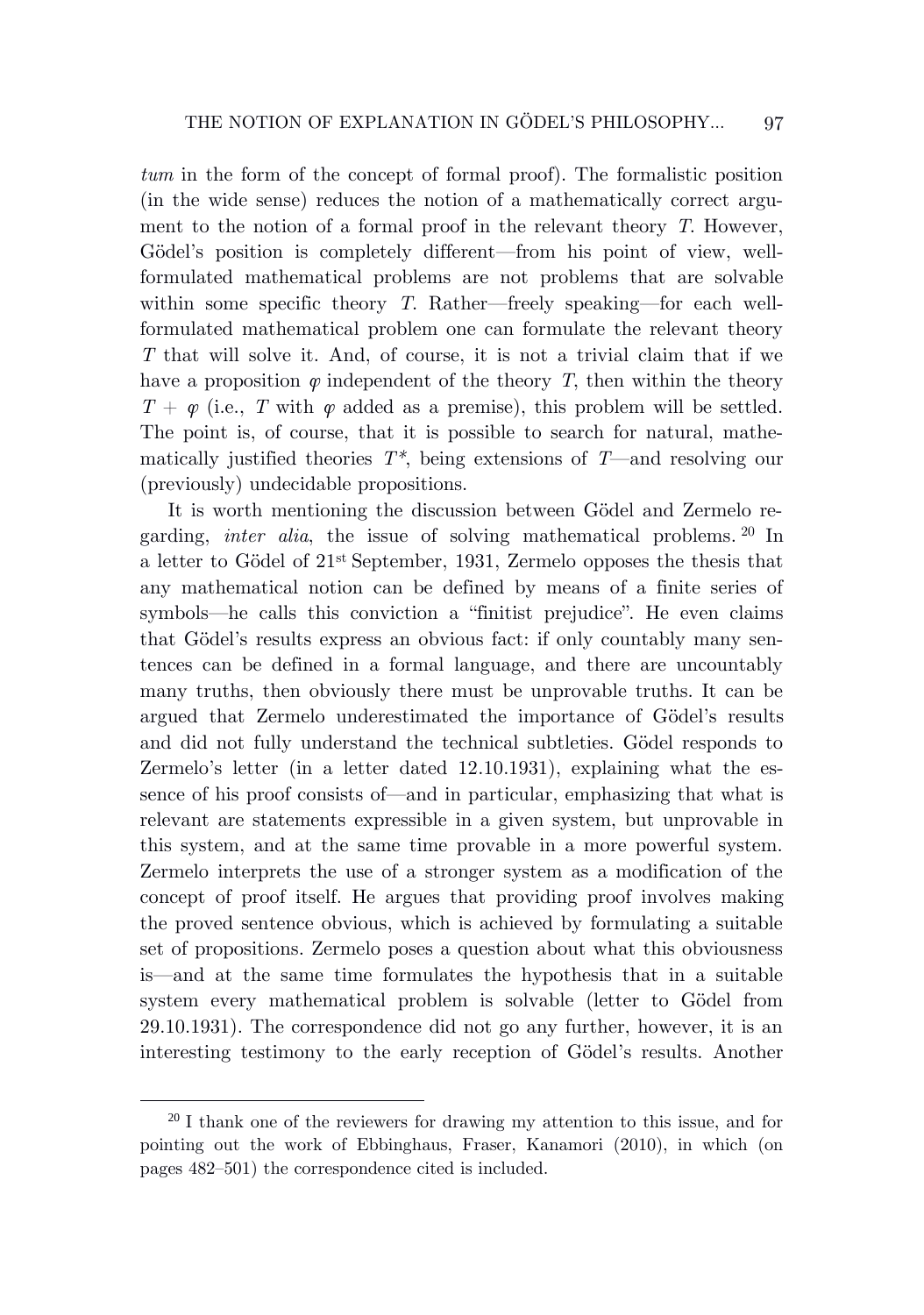interesting point is the issue of problem solving: Gödel, being aware of the existence of metamathematical constraints, believes that it will be possible to establish new axioms that allow for the resolution of subsequent problems. On the other hand, according to Zermelo, these limitations are an obvious defect of the finitist systems, and mathematical reasoning should be reproduced in infinitary systems. This is in accordance with his well-known statement that the proper logic for mathematics is infinitary logic. 21

# 3. THE EXAMPLE OF THE CONTINUUM H YPOTHESES

Gödel distinguished between objective mathematics (as a set of truths about the mathematic universe) and subjective mathematics (i.e., that which is known to us). His realistic position assumed that the task of the mathematician is to search for a description of mathematical reality which is objective and exists independently of us. Formal systems describe it only partially—and of course we cannot stop at one particular system as the final set of truths. Rather, it is necessary to analyze mathematical concepts (in particular—the concept of a set) so as to be able to justify new axioms—which will allow for the resolution of subsequent open problems. However, in the case of arithmetic itself, informal reasoning convinces us of the truth of, e.g., Gödel's proposition "I have no proof", while mathematical practice and our beliefs about arithmetic lead to the acceptance of Con(PA). But it would be difficult to give that type of natural and obvious intuitive argumentation in the case of propositions independent of set theory.

In search of an explanation of the solvability of any well-defined mathematical problem it is good to refer to a specific example—and in this article it will be the continuum hypothesis (CH), which is a paradigmatic example of a sentence independent of ZFC. <sup>22</sup> ZFC imposes few limitations: there are many propositions of the type "the value of the

<sup>21</sup> A very interesting description of Zermelo's infinitary logic programme can be found in Pogonowski's work (2006).

 $22$  The continuum hypothesis is that the power of the set of real numbers (i.e. the power of a continuum) is the smallest uncountable cardinal number, i.e.  $\aleph_1$ . In another formulation: each infinite subset of R is either countable or equinumerous with R. The independence of CH from ZFC was proven by Gödel and Cohen: Gödel showed its consistency with the ZFC axioms, and Cohen in 1963 the consistency of its negation.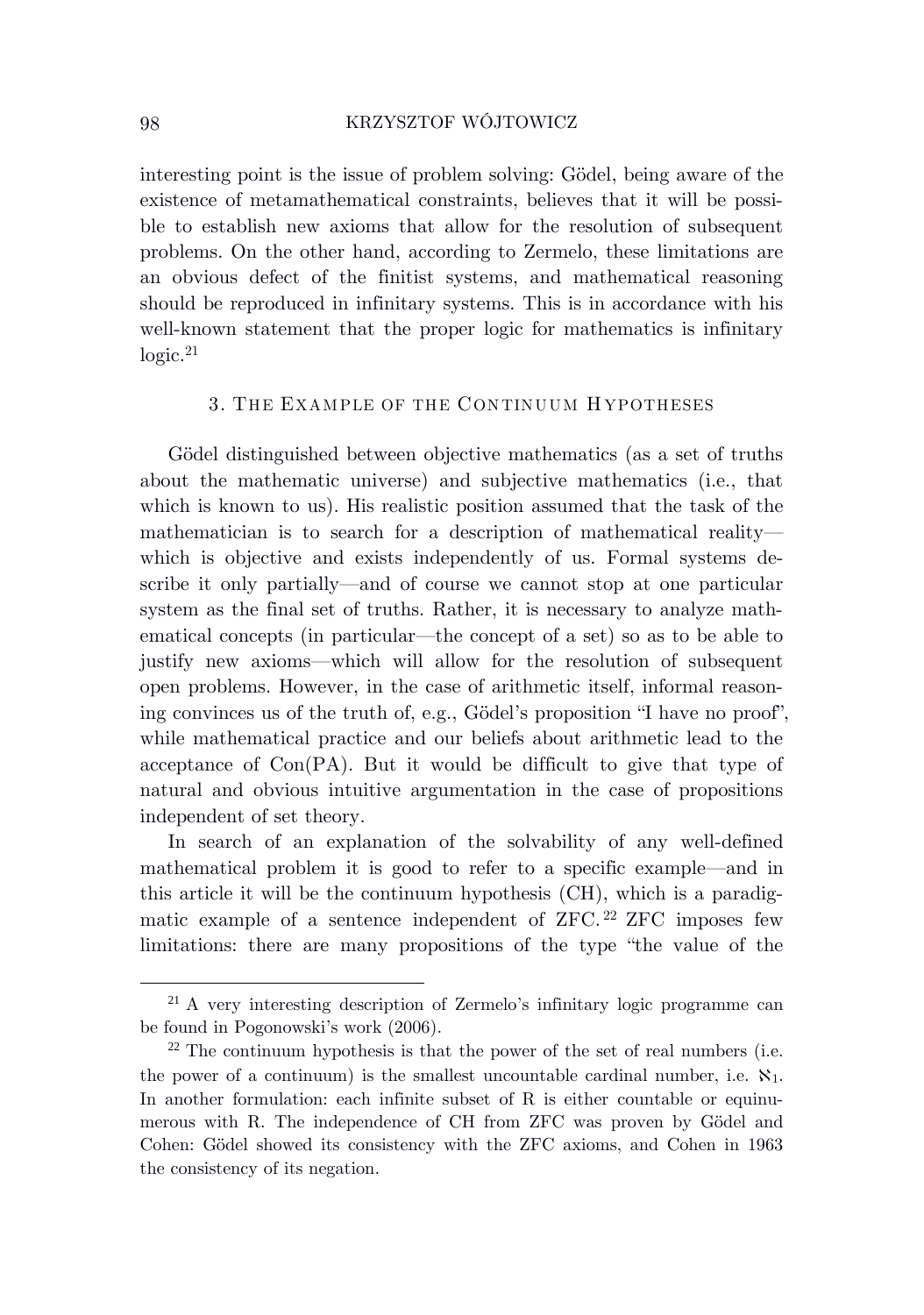continuum is  $\aleph \alpha$ " that are consistent with ZFC.<sup>23</sup> However, despite formal independence, one can ask whether there are any convincing arguments that would allow to assign a particular value to the continuum and above all, whether the continuum problem is a well-posed mathematical problem.

In one of his best-known articles, Gödel analyses the continuum hypothesis (Gödel, 1964). He regards it as an objective, well-formulated question about mathematical reality. <sup>24</sup> It is obviously unprovable in ZFC, but this simply results from the weakness of this theory. For objective mathematics—i.e. all unconditionally true propositions—is one thing, and subjective mathematics: all probative propositions in a given formal theory, is another (Gödel, 1951, p. 305). He himself leant towards the thesis of the falsity of CH, pointing to its paradoxical consequences (Gödel, 1964). However, his views on this matter are not widely accepted. Gödel was, therefore, convinced that it would be possible to find axioms which will determine the value of the continuum. As it is known, the axiom of the constructability  $V = L$  implies CH (and also the generalized continuum hypothesis).  $V = L$  might be viewed as minimalistic (the universe of collections is "narrow"). So Gödel assumed that it would be possible to prove CH from some axiom of a maximalist character, in a sense opposite to  $V = L$  (Gödel, 1964, p. 266). In a certain well-defined sense, large cardinals axioms can be considered to be such maximalist axioms—and here Gödel hoped to find a solution. He was aware that strong axioms of this type would be needed, and that Mahlo numbers relatively low in the infinity hierarchy would not be sufficient.<sup>25</sup>

<sup>&</sup>lt;sup>23</sup> There is a well-known theorem that shows how "strangely" the power of cardinal numbers can behave. Easton showed that for any F function meeting two conditions: (1) F is a non-decreasing function from the class of regular cardinal numbers in cardinal numbers; (2) for any  $\kappa: \kappa < \text{cf}(F(\kappa))$ ; a model for set theory can be constructed in which for any regular cardinal number  $\kappa$ ,  $2<sup>K</sup> = F(\kappa)$  (Easton, 1970). In particular, the continuum (that is  $2^{\omega}$ ) can be large.

<sup>24</sup> Arguments in favour of the thesis that the continuum hypothesis is a wellformulated mathematical problem, not just a metamatematical one, are formulated, for example, by Hauser (2002).

<sup>&</sup>lt;sup>25</sup> Gödel's article  $(1964)$  is not the only (or the first) place where he expressed such opinions. In a lecture at Princeton in 1946 Gödel characterized "strong infinity axioms" as an assumption which, in addition to having a specific formal structure, is "is also true" (Gödel, 1946, p. 151). He also expressed a very optimistic conjecture that "some completeness theorem would hold which would say that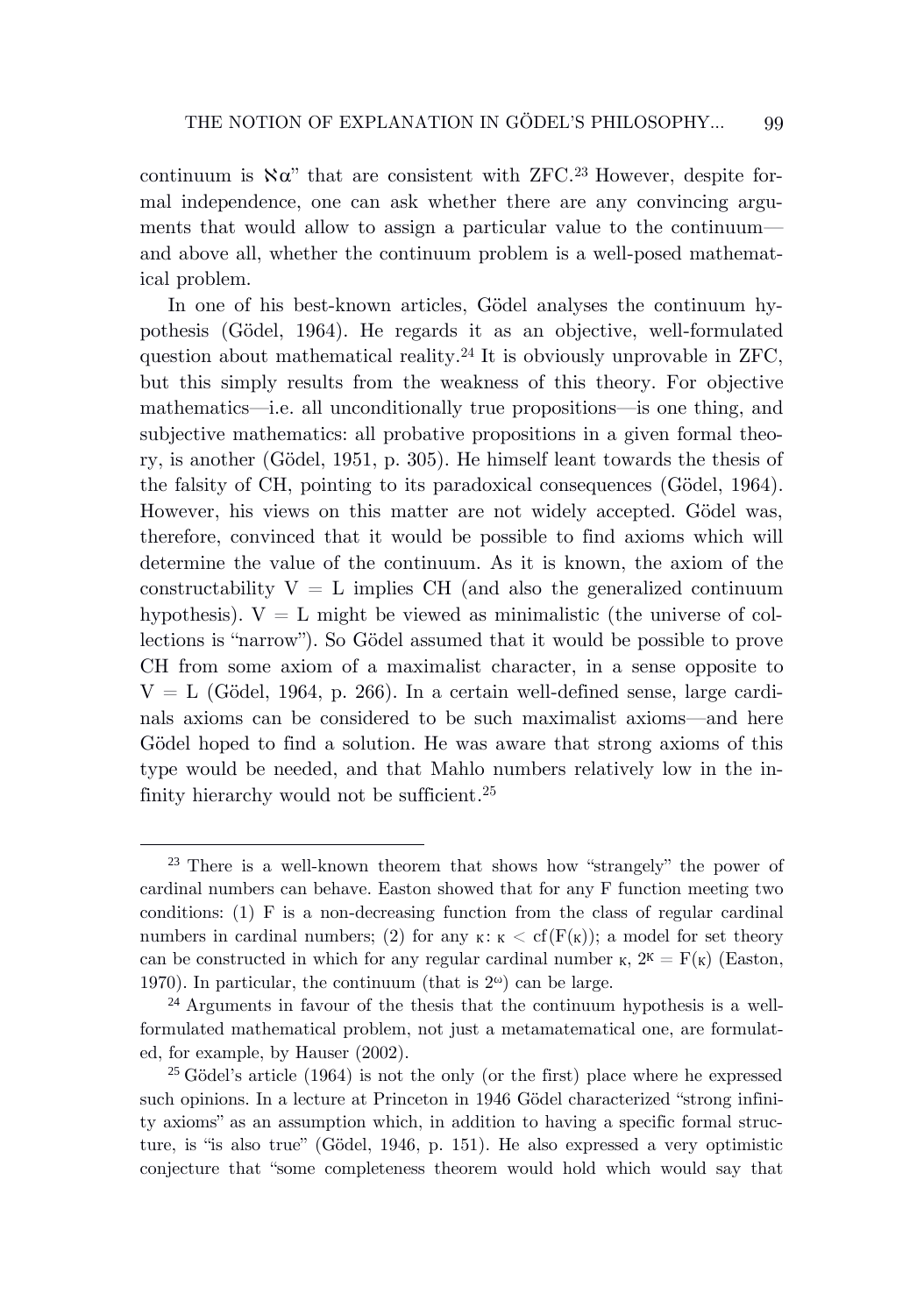It turned out that this this strategy would not bring success in solving the continuum problem: the results, according to which various strong large cardinal axioms are consistent with both the continuum hypothesis and its negation, are known (Levy & Solovay, 1967). Let us add here that Gödel himself tried to formulate another type of axiom that would solve this problem (Gödel, 1970a; 1970b). 26

However, regardless of the fact that studies concerning large cardinals did not solve the continuum problem, the very idea of seeking new axioms became an inspiration to researchers, and, the Gödel programme is often referred to in this context. Of course—such axioms could not be *ad hoc*, but they would result from analyses regarding our understanding of the concept of the set and our vision of the mathematical universe. The discussion on this subject is lively—however, even a brief review definitely goes beyond the scope of this article. 27

So when it comes to the *explicatum* defined above ("solvability of a mathematical problem"), one can be tempted to characterize it as finding the appropriate formal theory *T*—which is an extension of ZFC based on natural, acceptable axioms, leading to the formal settlement of the problem *P* within *T*. There would be two components here:

- Conceptual-analytical phase: the search for appropriate natural, acceptable axioms—and the formulation of the relevant theory *T*.
- Technical phase: the resolution of *P* within *T* (i.e., standard mathematical work—perhaps very difficult). 28

<sup>28</sup> Regarding the continuum hypothesis, he stated: "When the concept of set becomes clear, even when we find satisfactory infinity axioms, there will still be a technical (i.e. mathematical) problem to resolve the continuum hypothesis based on axioms" (Wang, 1996, p. 237).

every proposition expressible in set theory is decidable from the present axioms plus some true assertion about the largeness of the universe of all sets" (Gödel, 1946, p. 151).

<sup>26</sup> According to commentators, Gödel's reasoning was mistaken (cf. Ellentuck, 1975; Solovay, 1995).

<sup>&</sup>lt;sup>27</sup> We may mention, for example: Feferman,  $(1996; 2000)$ , Friedman  $(2000)$ , Maddy (1988a; 1988b; 1993; 1997), Steel (2000). Woodin's works (1999, 2001) contain technically very complex methodological analyses, based on which it can be proven that the continuum value is  $\aleph_2$ . Of course, they are the subject of discussion and controversy, so it cannot be argued that the continuum problem has been solved.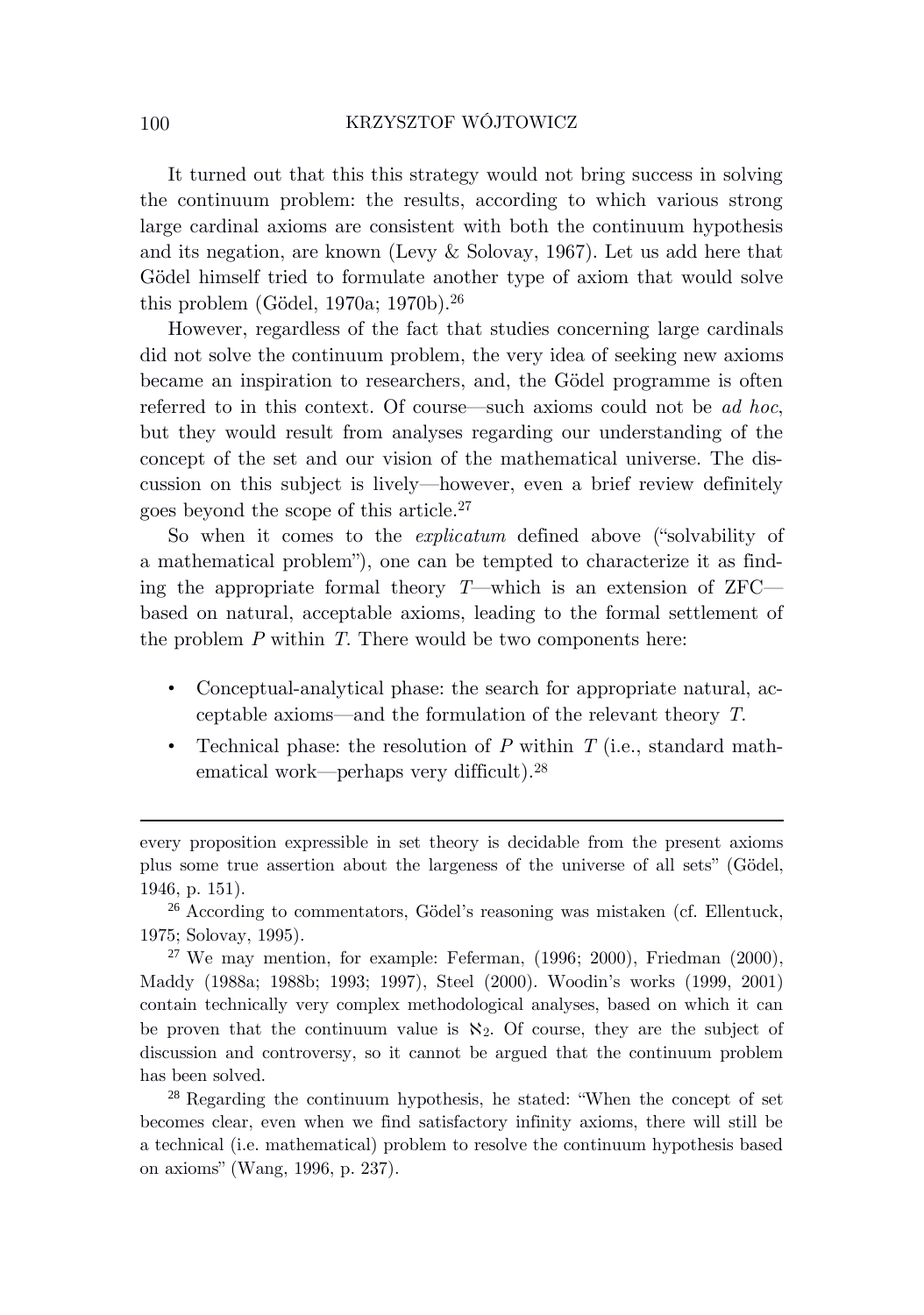What is the philosophical background for the belief that this is always possible and that every well-defined problem is solvable? Two important aspects can be identified here. One would be termed metaphysical, and the other methodological. Speaking of the metaphysical aspect, I mean that Gödel's realistic position presupposes the existence of an objective, mathematical universe with a certain nature. Gödel believed that the universe has a set-theoretic character—and that there is one, objective universe in which all mathematical propositions are interpreted, and moreover every proposition is either true or false in it. There are, therefore, no propositions of undetermined logical status, no "shaky" propositions. <sup>29</sup> Gödel's thesis would, therefore, have a metaphysical foundation in a specific vision of the mathematical universe. 30

Of course, belief in the existence of one objective (though unknown) mathematical universe does not automatically give any clues as to what are the solutions to open mathematical problems. After all, it would be possible to accept the thesis that the mathematical world has an objective and fixed character, but that it is unknowable (that is, the *ignorabimus*  thesis would be true, against the optimism of Hilbert or Gödel). And here we touch on the methodological aspect: the way in which we can seek answers to mathematical questions that are *ex definitione* unsolvable within the available, i.e. accepted, standard theory (e.g. ZFC). This is possible by establishing new, credible axioms. Gödel was convinced that our analysis of the concept of set would allow the establishment of such axioms. This is an expression of a specific epistemological vision: accord-

<sup>29</sup> It would be possible to think this if one adopted the concept of so-called multiverses—i.e. a realistic concept, according to which mathematical reality exists, but it is not a "uniform" mathematical universe, rather the entire "galaxy" of set theoretic universes that implement different concepts of set (e.g. Hamkins, 2012). In such a situation, it would not make sense to say that e.g., the continuum hypothesis has a logical value: in different universes the continuum could take different values.

<sup>30</sup> This article is not of a historical-exegetical nature, but it is worth noting that it seems that Gödel's opinion has undergone some evolution of view. He writes that "it is very plausible that with  $[V - L]$  one is dealing with an absolutely undecidable proposition, on which set theory bifurcates into two different systems, similar to Euclidean and non-Euclidean geometry" (Gödel, 1939b, p. 155). Thus, he explicitly allows for the existence of absolutely insoluble problems; similar theses can be found in another text (Gödel, 193?). Undoubtedly, he later claimed that  $V = L$  should be rejected.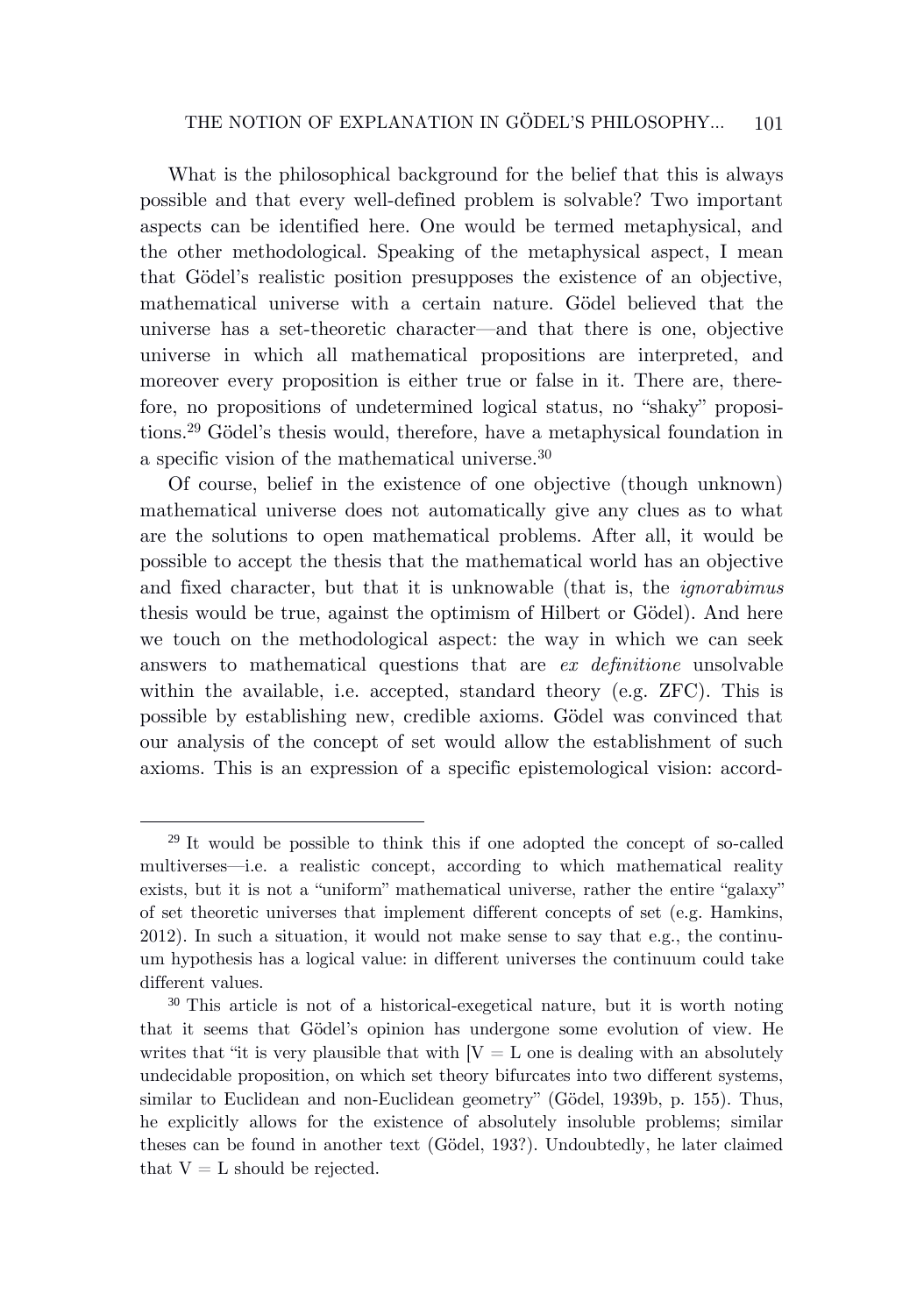ing to Gödel, we have the ability to analyse concepts and see these truths. He regarded the phenomenological method as promising, and wrote about it explicitly in one of his works (Gödel, 1961; cf. also e.g. Tieszen, 1998). 31

## 4. CONCLUSIONS

Gödel understands the concept of the solution of mathematical problems much more broadly than as the providing of mathematical proof. Formulating such a proof is obviously a necessary condition (and in the case of the vast majority of standard mathematical problems—sufficient), but there are also mathematical problems for which the formulation of a proof is only the second stage. The first is to find reliable (true!) assumptions on the basis of which this proof can be carried out. Obviously, these assumptions must go beyond the standard set theory, i.e. ZFC.

What though is the explanation for this phenomenon of problem solving? The first assumption on which Gödel's view is based is metaphysical realism: there is a mathematical universe, it is objective, independent of us—and each mathematical proposition has a logical value. The second assumption is a kind of epistemological optimism: we are equipped with sufficiently good cognitive means to gain insight into this universe.

The use of the notion of explanation, which is characteristic of empirical sciences, is justified: in the objectivistic vision of Gödel, we are dealing with facts that are independent of us. One of these facts is the solvability

<sup>31</sup> It is worth mentioning here the "second pillar" of learning mathematical truths—they can be methodological arguments that can be symbolically labelled "fruitfulness". This is a very broad issue that I shall not analyse here. It is worth remembering that Gödel himself very clearly emphasized the importance of this aspect, as evidenced by the following quote: "a probable decision about its [a new axiom—K.W.] truth is possible also in another way, namely, inductively by studying its 'success'. Success here means fruitfulness in consequences, in particular in 'verifiable' consequences, i.e., consequences demonstrable without the new axiom, whose proofs with the help of the new axiom, however, are considerably simpler and easier to discover, and make it possible to contract into one proof many different proofs. […] There might exist axioms so abundant in their verifiable consequences, shedding so much light upon a whole field, and yielding such powerful methods for solving problems (and even solving them constructively, as far as that is possible) that, no matter whether or not they are intrinsically necessary, they would have to be accepted at least in the same sense as any well established physical theory" (Gödel, 1964, pp. 113–114).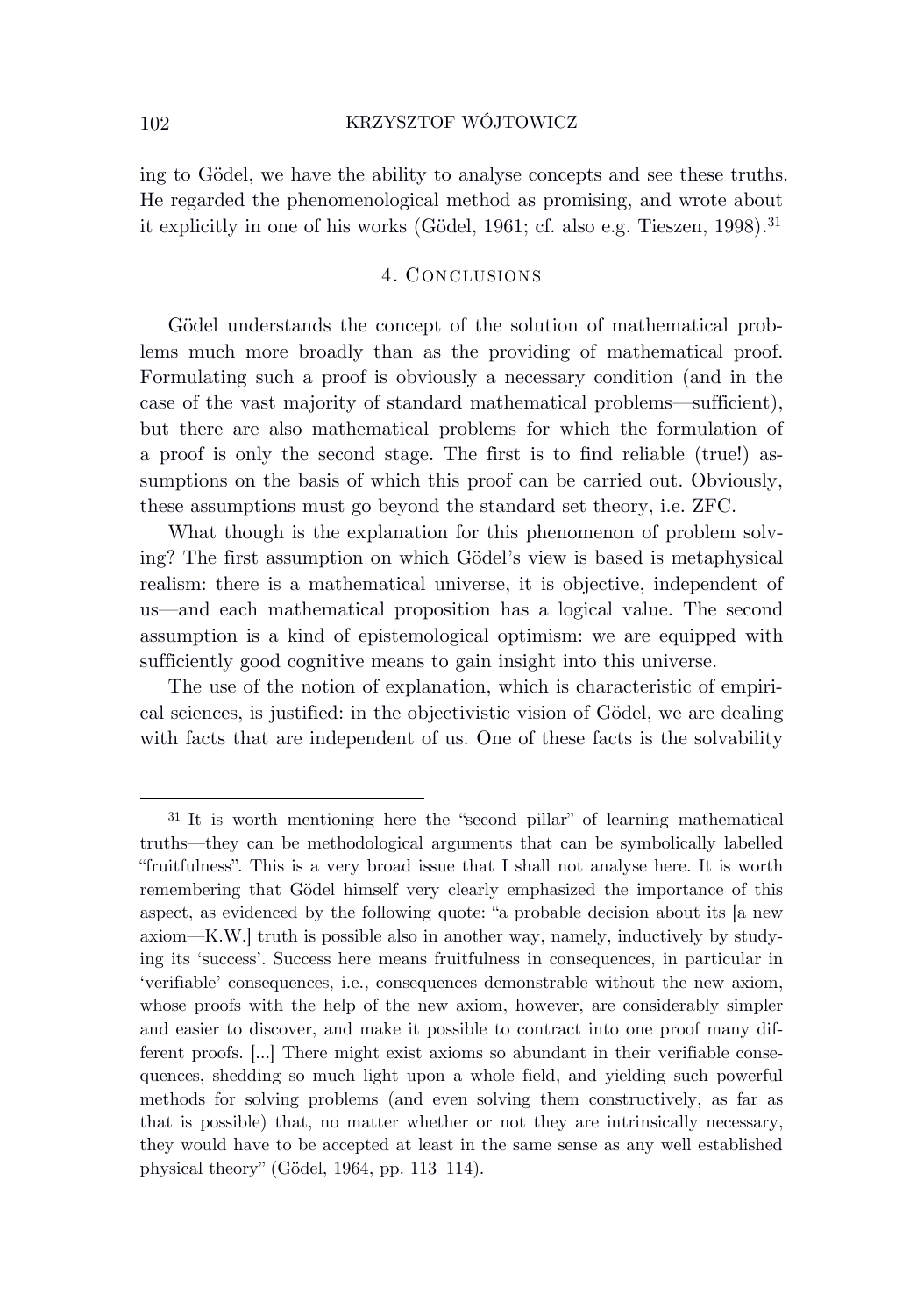of all well-formulated mathematical problems—and this fact requires explanation.

### **REFERENCES**

- Brumfiel, G. W. (1979). *Partially Ordered Rings and Semi-Algebraic Geometry*. Cambridge: Cambridge University Press.
- Easton, W. B. (1970). Powers of Regular Cardinals. *Annals of Mathematical Logic*, *1*(2), 139–178.
- Ebbinghaus, H-D., Fraser, C. G., Kanamori, A. (2010). *Ernst Zermelo. Collected Works. Gesammelte Werke. Vol. I*. Berlin, Heidelberg: Springer-Verlag.
- Ellentuck, E. (1975). Gödel's Square Axioms for the Continuum. *Mathematische Annalen*, *216*(1), 29–33.
- Feferman, S. (2000). Why the Programs for New Axioms Need to Be Questioned. *The Bulletin of Symbolic Logic*, *6*, 401–413.
- Friedman, H. (2000). Normal Mathematics Will Need New Axioms. *The Bulletin of Symbolic Logic*, *6*(4), 434–446.
- Gödel, K. (193?). Undecidable Diophantine Propositions. In: S. Feferman (Ed.), *Kurt Gödel: Collected Works: Volume III* (pp. 164–175). Oxford: Oxford University Press.
- Gödel, K. (1933). The Present Situation in the Foundations of Mathematics. In: S. Feferman (Ed.), *Kurt Gödel: Collected Works: Volume III* (pp. 45–53). Oxford: Oxford University Press.
- Gödel, K. (1939b). Vortrag Göttingen (Lecture at Göttingen). In: S. Feferman (Ed.), *Kurt Gödel: Collected Works: Volume III* (pp. 127–155). Oxford: Oxford University Press.
- Gödel, K. (1944). Russell's Mathematical Logic. In: P. A. Schlipp (Ed.), *The philosophy of Bertrand Russell. Library of Living Philosophers* (vol. 5, pp. 123–153). La Salle, Illinois: Open Court Publishing Company.
- Gödel, K. (1946). Remarks Before the Princeton Bicentennial Conference on Problems in Mathematics. In: S. Feferman (Ed.), *Kurt Gödel: Collected Works: Volume II* (pp. 150–153). Oxford: Oxford University Press.
- Gödel, K. (1951). Some Basic Theorems on the Foundations of Mathematics and Their Implications. In: S. Feferman (Ed.), *Kurt Gödel:*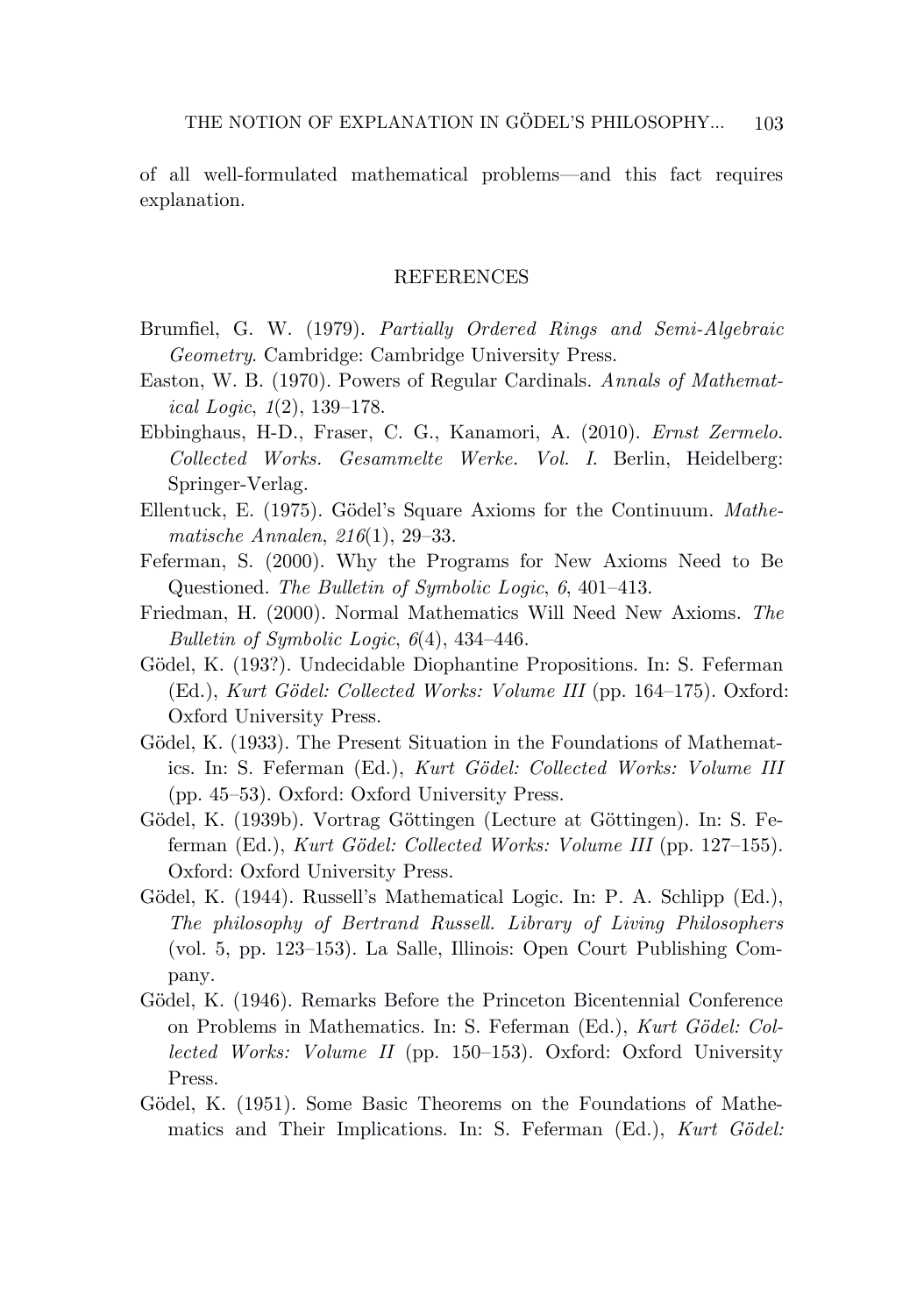*Collected Works: Volume III* (pp. 304–323). Oxford: Oxford University Press.

- Gödel, K. (1953/9). Is Mathematics Syntax of Language? In: S. Feferman (Ed.), *Kurt Gödel: Collected Works: Volume III* (pp. 334–363). Oxford: Oxford University Press.
- Gödel, K. (1961). The Modern Development of the Foundations of Mathematics in the Light of Philosophy. In: S. Feferman (Ed.), *Kurt Gödel: Collected Works: Volume III* (pp. 374–387). Oxford: Oxford University Press.
- Gödel, K. (1964). What is Cantor's Continuum Problem? In: P. Benacerraf, H. Putnam (Eds.), *Philosophy of Mathematics: Selected Readings* (pp. 258–272). Englewood Cliffs, New Jersey, Prentice-Hall, Inc.
- Gödel, K. (1970a). Some Considerations Leading to the Probable Conclusion, That the True Power of the Continuum Is  $\aleph_2$ . In: S. Feferman (Ed.), *Kurt Gödel: Collected Works: Volume III* (pp. 420–421). Oxford: Oxford University Press.
- Gödel, K. (1970b). A Proof of Cantor's Continuum Hypothesis from a Highly Plausible Axiom About Orders of Growth. In: S. Feferman (Ed.), *Kurt Gödel: Collected Works: Volume III* (pp. 422–423). Oxford: Oxford University Press.
- Hafner, J., Mancosu, P. (2008). Beyond Unification, In: P. Mancosu (Ed.), *Philosophy of Mathematical Practice* (pp. 151–178). Oxford: Oxford University Press.
- Hamkins, J. D. (2012). The Set-Theoretic Multiverse. *Review of Symbolic Logic*, *5*(3), 416–449.
- Hammond A. L. (1978). Mathematics—Our Invisible Culture. In: L. Steen (Ed), *Mathematics Today. Twelve Informal Essays* (pp. 15–34.). New York, Heidelberg, Berlin: Springer-Verlag.
- Hardy, G. H. (1929). Mathematical Proof. *Mind*, *38*(149), 1–25.
- Hauser, K. (2002). Is Cantor's Continuum Problem Inherently Vague? *Philosophia Mathematica*, *10*(3), 257–292.
- Hodges, W. (2013). Alan Turing. *The Stanford Encyclopedia of Philosophy*. Retrieved from: https://plato.stanford.edu/archives/win2013/ entries/turing/
- Kant, I. (1957). *Krytyka czystego rozumu* (vol. 1). Warszawa: PWN.
- Krajewski, S. (2003). *Twierdzenie Gödla i jego interpretacje filozoficzne*. Warszawa: Wydawnictwo IFiS PAN.
- Levy, A., Solovay, R. M. (1967). Measurable Cardinals and the Continuum Hypothesis. *Israel Journal of Mathematics*, *5*(4), 234–248.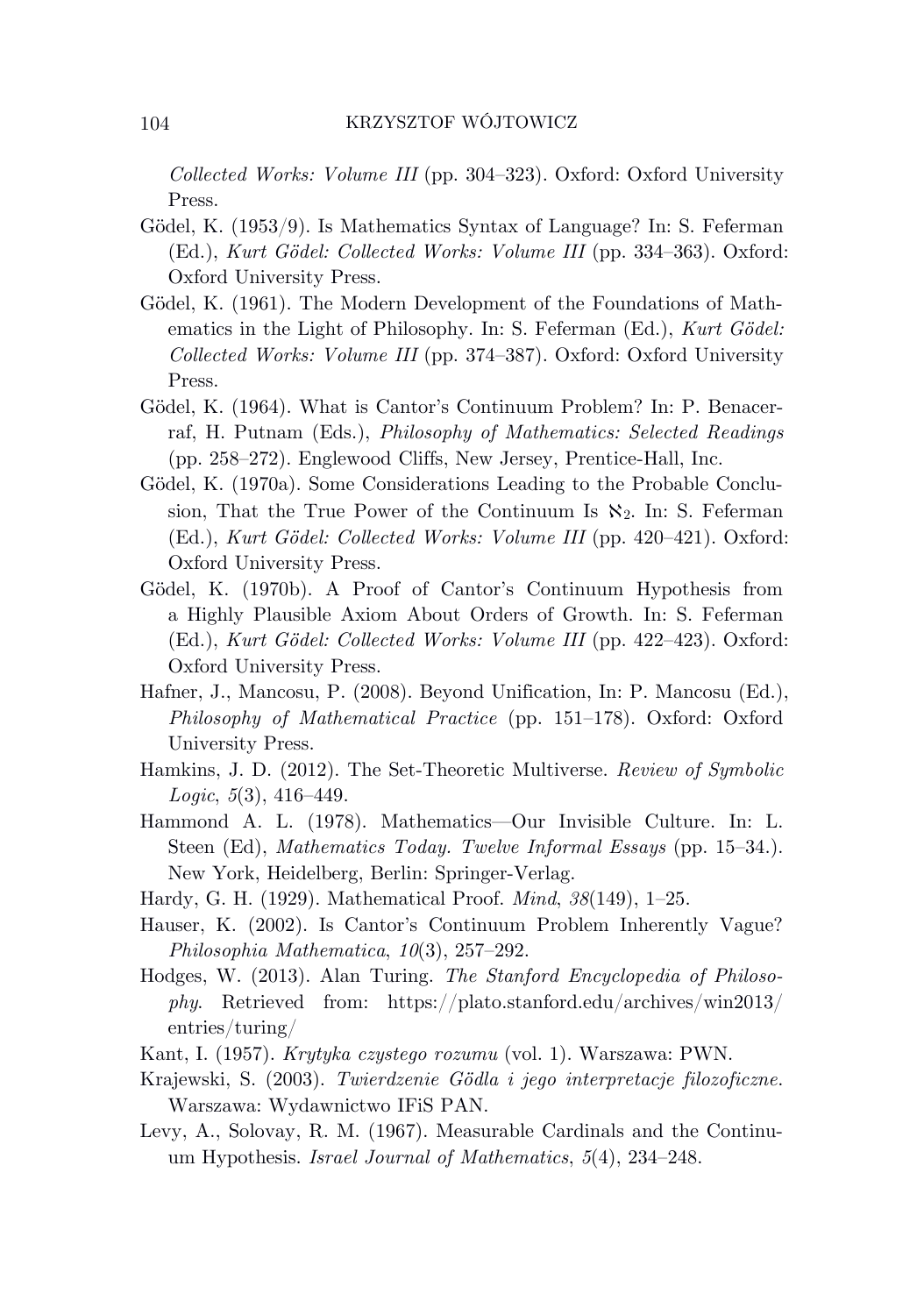- Maddy, P. (1988a). Believing the Axioms. I. *Journal of Symbolic Logic*, *53*(2), 481–511.
- Maddy, P. (1988b). Believing the Axioms. II. *Journal of Symbolic Logic*, *53*(3), 736–764.
- Maddy, P. (1993) Does V Equal L? *Journal of Symbolic Logic*, *58*(1), 15– 41.
- Maddy, P. (2000). Does Mathematics Need New Axioms? *The Bulletin of Symbolic Logic*, *6*(4), 413–422.
- Mancosu, P. (2008). Mathematical Explanation: Why It Matters. In: P. Mancosu (Ed.), *Philosophy of Mathematical Practice* (pp. 134–150). Oxford: Oxford University Press.
- Mancosu, P. (2018). Explanation in Mathematics. *The Stanford Encyclopedia of Philosophy*. Retrieved from: https://plato.stanford.edu/ archives/sum2018/entries/mathematics-explanation/
- Marciszewski, W. (2018). Does Science Progress Towards Ever Higher Solvability Through Feedbacks Between Insights and Routines? *Studia Semiotyczne*, *32*(2), 153–185.
- McCarty, D. C. (2004). David Hilbert and Paul du Bois-Reymond: Limits and Ideals. In: G. Link (Ed.), *One Hundred Years of Russell's Paradox* (pp. 517–532). Berlin, New York: Walter de Gruyter.
- Mordell, L. (1959). *Reflections of a Mathematician*. Montreal: Canadian Mathematical Congress.
- Murawski, R. (1984). G. Cantora filozofia teorii mnogości. *Studia Filozoficzne*, *11–12*(8–9), 75–88.
- Paris, J., Harrington, L. (1977). A Mathematical Incompleteness in Peano Arithmetic. In: J. Barwise (Ed.), *Handbook of Mathematical Logic* (pp. 1133–1142). Amsterdam: North-Holland.
- Pogonowski, J. (2006). Projekt logiki infinitarnej Ernsta Zermela. *Investigationes Linguisticae*, *XIV*, 18–49.
- Purkert, W. (1989). Cantor's Views on the Foundations of Mathematics. In: D. E.
- Rowe, J. McCleary (Eds.), The History of Modern Mathematics (vol. 1, pp. 49–65). San Diego: Academic Press.
- Rav, Y. (1999). Why Do We Prove Theorems? *Philosophia Mathematica*, *7*(3), 5–41.
- Rota, G.-C. (1997). The Phenomenology of Mathematical Proof. *Synthese*, *111*(2), 183–196.